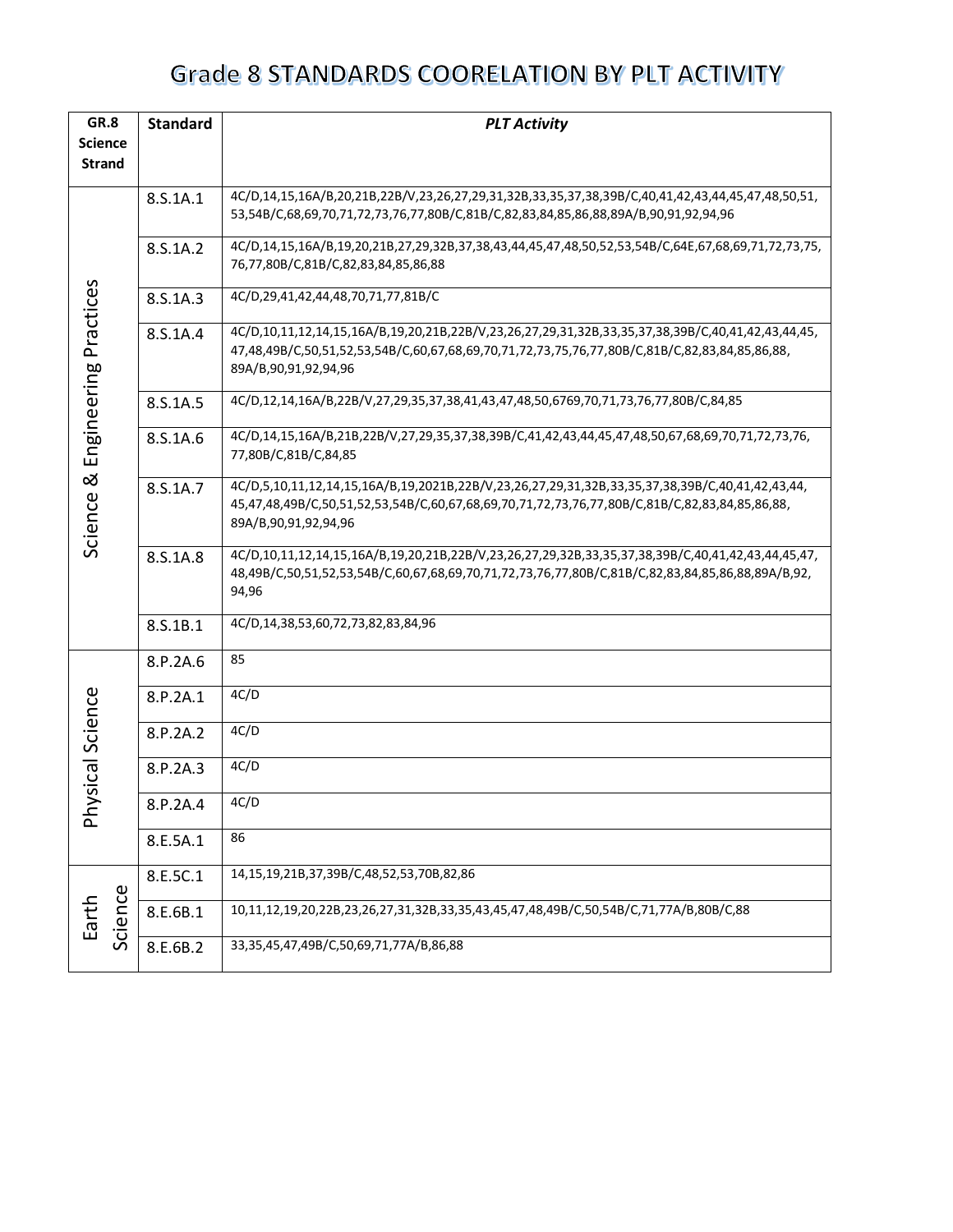| Gr.8                   | <b>Standard</b> | <b>PLT Activity</b>                                                                                                  |
|------------------------|-----------------|----------------------------------------------------------------------------------------------------------------------|
| <b>ELA</b>             |                 |                                                                                                                      |
| <b>Strand</b>          |                 |                                                                                                                      |
|                        |                 | 5,11, 17,20,21B,26,33,35,40,41,42,49B/C,54B/C,55,56,58,59,60,71,72,76,80B/C,84,86,90,91,92,95                        |
|                        | 8.1.1.1         |                                                                                                                      |
|                        | 8.1.2.1         | 11,16A/B,17,20,26,33,35,49B/C,54B/C,58,59,60,72,76,84,86,90,91,92,95                                                 |
|                        | 8.1.3.1         | 4C/D,5,11,16A/B,17,20,21B,26,33,35,40,49B/C,54B/C,55,56,58,59,60,71,72,76,80B/C,84,86,91,92,93,95                    |
|                        | 8.1.3.2         | 33,35,40,49B/C,54B/C,55,56,58,59,60,71,72,86,91,92,93,95                                                             |
| Inquiry-Based Literacy | 8.1.3.3         | 59,90,91                                                                                                             |
|                        | 8.1.3.4         | 4C/D,11,16A/B17,20,21B,26,33,35,40,41,49B/C,54B/C,55,56,58,59,60,71,72,76,80B/C,84,86,91,92,93,95                    |
|                        | 8.1.4.1         | 33, 35, 55, 56, 58, 59, 60, 71, 84, 86, 90, 91, 92, 95                                                               |
|                        | 8.1.4.2         | 11,17,33,35,55,56,58,59,60,71,80B/C,84,86,92,93,95                                                                   |
|                        | 8.1.4.3         | 33, 35, 55, 56, 58, 59, 60, 71, 84, 86, 92, 95                                                                       |
|                        | 8.1.5.1         | 4C/D,5,11,16A/B,17,20,21B,26,33,35,40,41,42,44,49B/C,50,54B/C,55,56,58,59,60,71,72,76,80B/C,84,86,90,<br>91,92,93,95 |
|                        | 8.1.5.2         | 4C/D,5,11,16A/B,17,20,21B,26,33,35,40,41,42,44, 49B/C,<br>50,54B/C,55,56,58,59,60,71,72,76,80B/C,84,86,90, 91,92,95  |
|                        | 8.1.5.3         | 33,35,49B/C,55,56,58,59,60,71,84,86                                                                                  |
|                        | 8.RL.5.1        | 89A/B,92                                                                                                             |
|                        | 8.RL.6.1        | 4C/D,89A/B,                                                                                                          |
|                        | 7.RL.8.1        | 4C/D,89A/B                                                                                                           |
| Literary Text          | 7.RL.9.1        | 4C/D,5,89A/B,92                                                                                                      |
|                        | 7.RL.9.2        | 89A/B                                                                                                                |
| Reading-               | 8.RL.12.1       | 33,92,49B/C,91,92                                                                                                    |
|                        | 8.LR.12.2       | 4C/D,5,91                                                                                                            |
|                        | 8.RL.13.1       | 4C/D,5,77A/B,89A/B,92                                                                                                |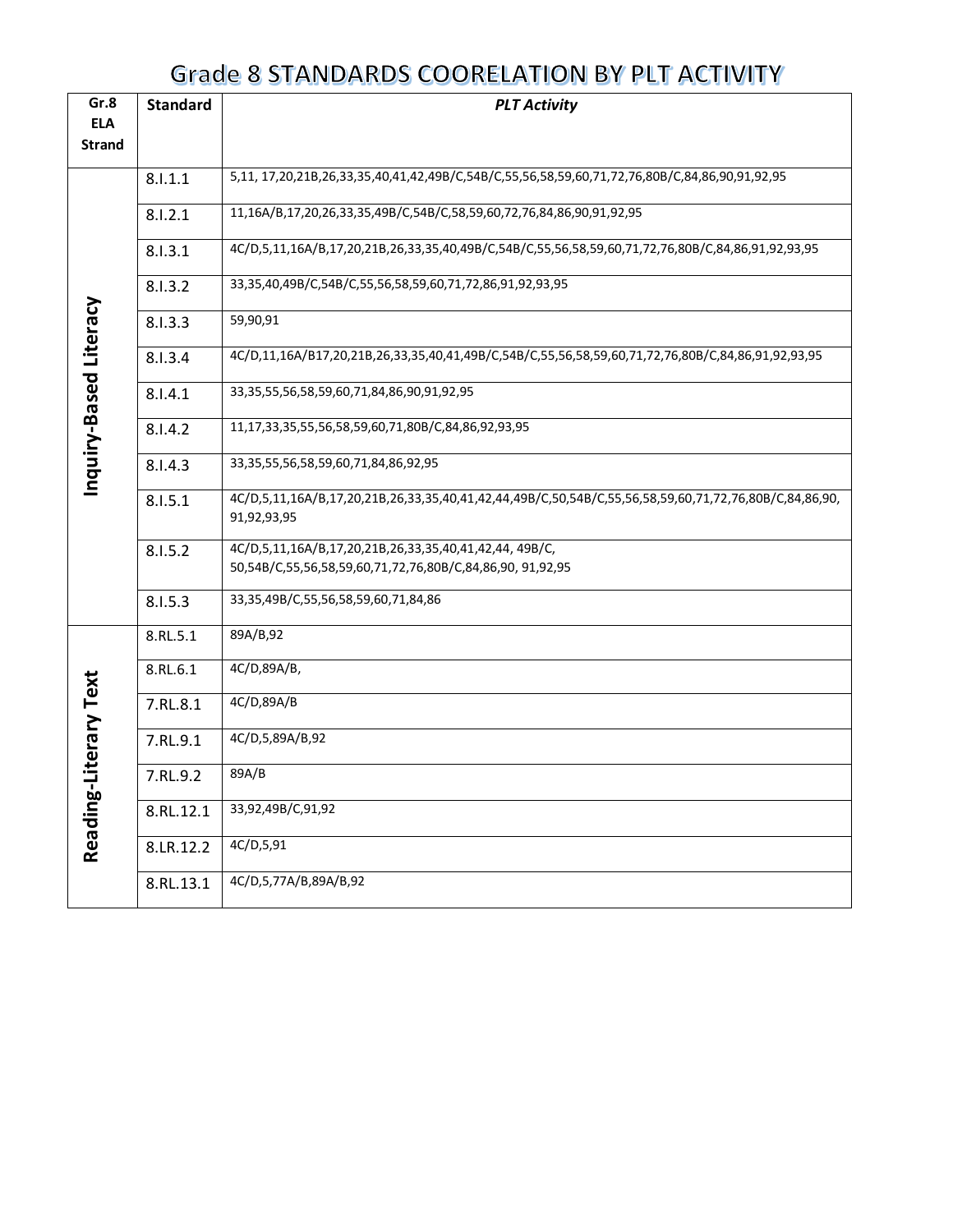| Gr.8 ELA                    | <b>Standard</b><br><b>PLT Activity</b><br><b>Strand</b> |                                                                                                                                 |  |  |
|-----------------------------|---------------------------------------------------------|---------------------------------------------------------------------------------------------------------------------------------|--|--|
|                             |                                                         | 17,17,33,49B/C,59,71,72,84,90,93                                                                                                |  |  |
|                             | 8.RI.5.1                                                |                                                                                                                                 |  |  |
|                             | 8.RI.6.1                                                | 33,49B/C,59,71,72,84,90,93                                                                                                      |  |  |
|                             | 8.RI.7.1                                                | 11,17,59                                                                                                                        |  |  |
|                             | 8.RI.8.1                                                | 11,59                                                                                                                           |  |  |
|                             | 8.RI.9.1                                                | 59,91                                                                                                                           |  |  |
| Reading: Informational Text | 8.RI.9.2                                                | 59                                                                                                                              |  |  |
|                             | 8.RI.10.1                                               | 33,59                                                                                                                           |  |  |
|                             | 8.RI.11.1                                               | 59,90,91                                                                                                                        |  |  |
|                             | 8.RI.11.2                                               | 5,16A/B,17,20,33,59,71,72,77,80B/C,84,90,95                                                                                     |  |  |
|                             | 8.RI.12.1                                               | 17,33,49B/C,71,72,84,90,93                                                                                                      |  |  |
|                             | 8.RI.13.1                                               | 5,17,90                                                                                                                         |  |  |
|                             | 8.W.1.1                                                 | 59,60                                                                                                                           |  |  |
|                             | 8.W.2.1                                                 | 91,92                                                                                                                           |  |  |
| Writing                     | 8.W.3.1                                                 | 4C/D,44,77A/B,89A/B                                                                                                             |  |  |
|                             | 8.W.6.1                                                 | 4C/D,5,11,16A/B,17,20,21B,26,33,35,40,44,49B/C,51,54B/C,56,58,59,60,71,72,76,77A/B,80B/C,<br>86,89A/B,91,92,93,95               |  |  |
|                             | 8.C.1.1                                                 | 4C/D,5,11,16A/B,17,20,21B,26,33,35,40,41,42,44,49B/C,54B/C,55,56,58,59,60,71,72,76,77A/B,80B/C,<br>84,86,89A/B,90,91,92,93,95   |  |  |
|                             | 8.C.1.2                                                 | 4C/D,5,11,16A/B,17,20,21B,26,33,35,40,41,42,44,49B/C,54B/C,55,56,58,59,60,71,72,76,77A/B,80B/C,<br>84,86,89A/B,90,91,92,93,95   |  |  |
| Communication               | 8.C.1.4                                                 | 4C/D,5,11,16A/B,20,21B,26,33,35,40,41,42,44,49B/C,54B/C,55,56,58,59,60,71,72,76,77A/B,80B/C,84,86,<br>89A/B, 90, 91, 92, 93, 95 |  |  |
|                             | 8.C.1.5                                                 | 4C/D,17,33,35,40,49B/C,55,56,58,59,60,71,86,90,91,95                                                                            |  |  |
|                             | 8.C.2.1                                                 | 11,17,20,26,33,40,41,55,56,59,60,71,86,93,95                                                                                    |  |  |
|                             | 8.C.3.2                                                 | 11,71                                                                                                                           |  |  |
|                             | 8.C.5.1                                                 | 20,40,56,58,59,60,86                                                                                                            |  |  |
|                             | 8.C.5.2                                                 | 20,33,40,55,56,59,60                                                                                                            |  |  |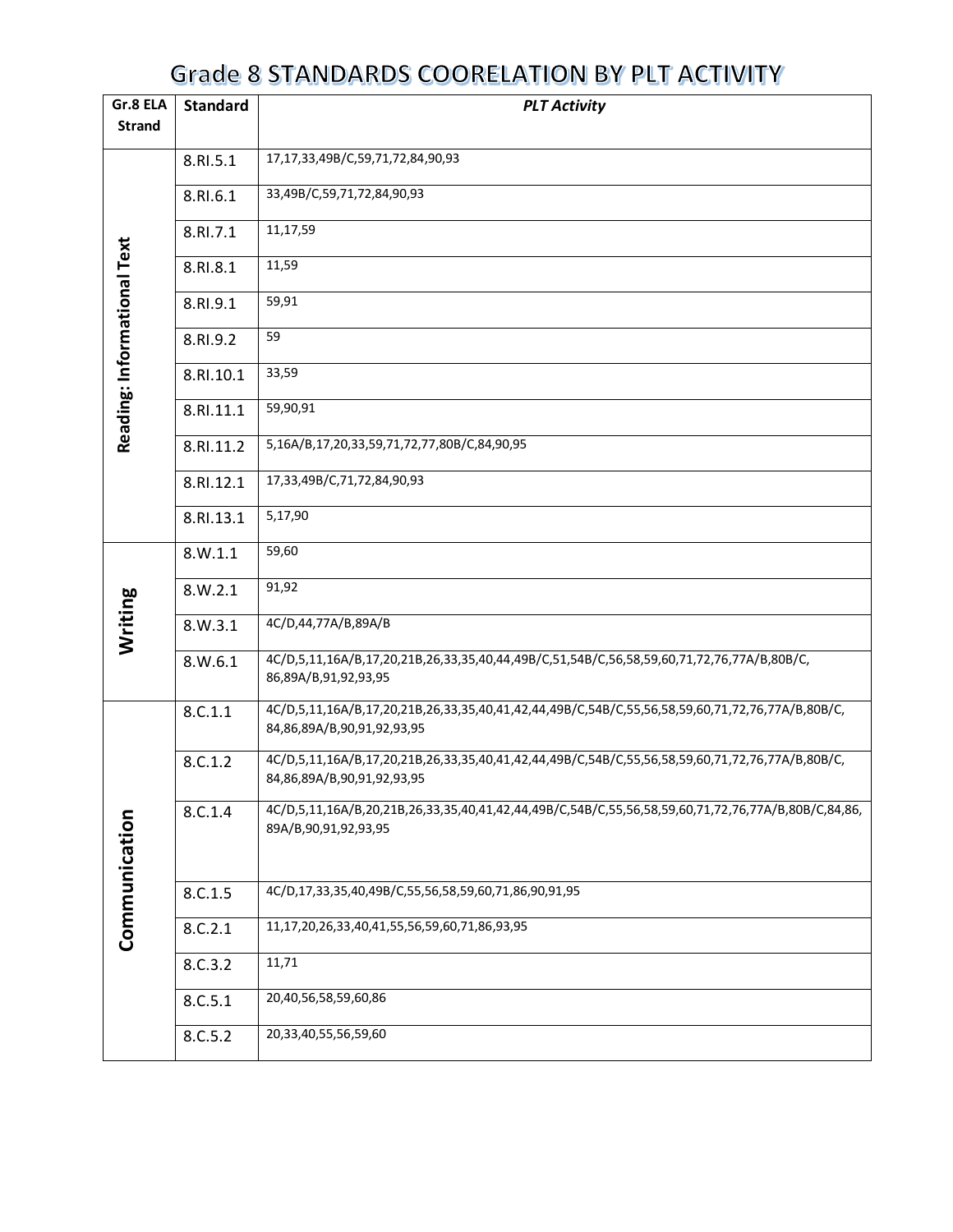| Gr.8 Math<br><b>Strand</b>                        | <b>Standard</b> | <b>PLT Activity</b> |
|---------------------------------------------------|-----------------|---------------------|
| Expressions,<br>Equations,<br><b>Inequalities</b> | 8.EEI.5         | 12,14               |
| Data Analysis,<br>Statistics, and<br>Probability  | 8.DSP.4         | 12, 14, 35, 38, 84  |

| <b>Grade 8 Social</b><br><b>Studies Strand</b> | <b>Standard</b> | <b>PLT Activity</b>                       |
|------------------------------------------------|-----------------|-------------------------------------------|
|                                                |                 |                                           |
|                                                | $8 - 8.1$       | 17,75,90,92                               |
|                                                | $8 - 2.6$       | 57,58                                     |
| History                                        | $8 - 3.2$       | 57,58                                     |
| South Carolina                                 | $8 - 3.3$       | 57,58                                     |
|                                                | $8 - 5.5$       | 14, 15, 20, 53                            |
|                                                | $8 - 5.6$       | 14                                        |
|                                                | $8 - 7.4$       | 14,20,69,71,73,82,83,84,85,86,88,91,92,94 |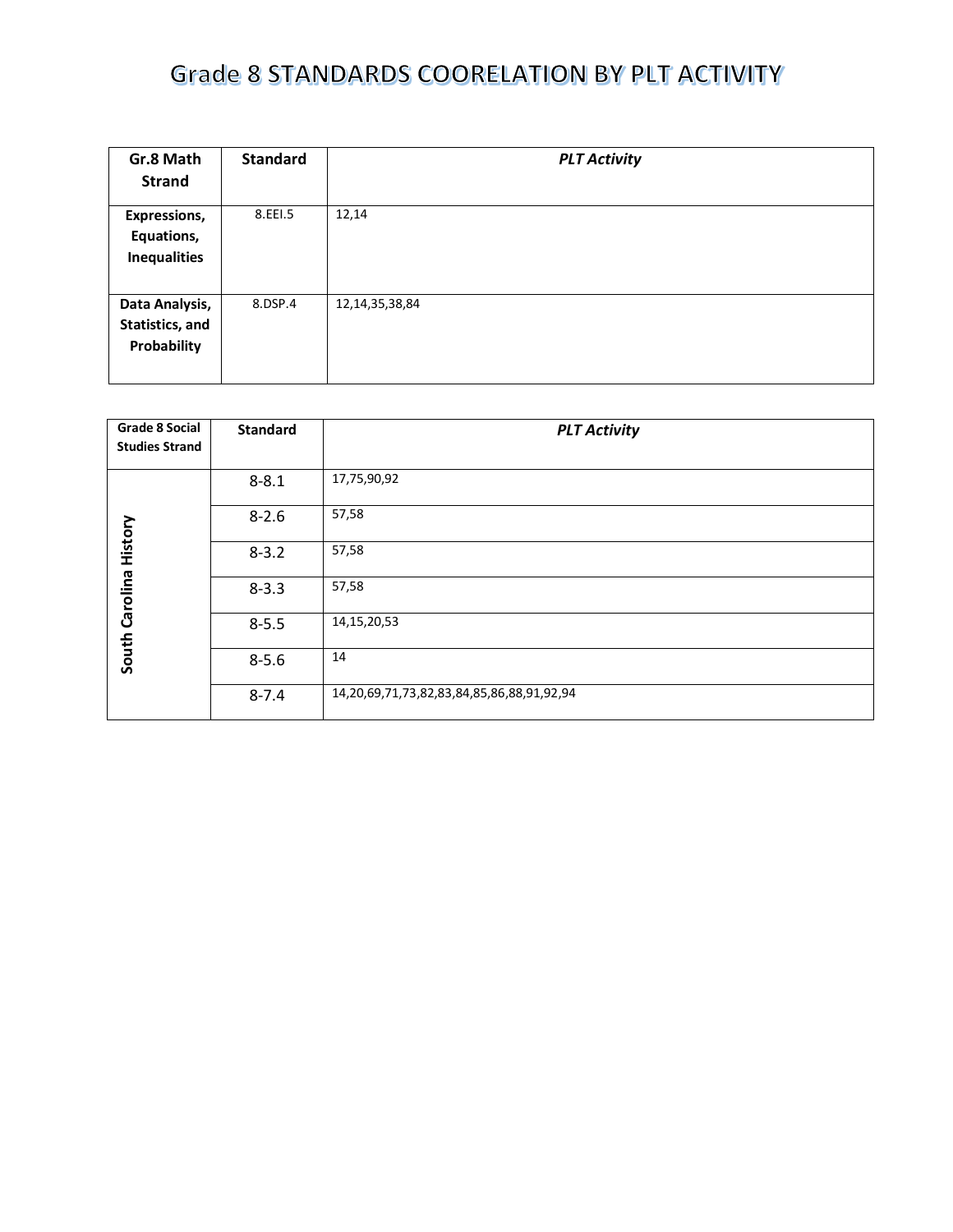| <b>PLT Activity</b>             | <b>Science</b>                                                                                                                                                                                                                                      | <b>Math</b>                   | <b>Social Studies</b> | <b>ELA</b>                                                                                                                                                                                                                                                 |
|---------------------------------|-----------------------------------------------------------------------------------------------------------------------------------------------------------------------------------------------------------------------------------------------------|-------------------------------|-----------------------|------------------------------------------------------------------------------------------------------------------------------------------------------------------------------------------------------------------------------------------------------------|
| 4C/D<br><b>Sounds Around</b>    | $\bullet$ 8.S.1A.1 $\Box$ 8.S.1A.2 $\bullet$ 8.S.1A.3<br>$\bullet$ 8.5.1A.4 $\bullet$ 8.5.1A.5 $\bullet$ 8.5.1A.6<br>$\bullet$ 8.5.1A.7 $\bullet$ 8.5.1A.8 $\bullet$ 8.5.1B.1<br>$\Box$ 8.P.3A.1 $\Box$ 8.P.3A.2 $\Box$ 8.P.3A.3<br>$\Box$ 8.S.3A.4 |                               |                       | $\bullet$ RL.6.1 $\bullet$ RL.9.1 $\bullet$ RL.13.1 $\bullet$ W.3.1 $\bullet$ W.6.1<br>$C.1.1$ $C.1.2$ $C.1.4$                                                                                                                                             |
| $5\overline{)}$<br>Poet-Tree    | $\Box$ 8.S.1A.4                                                                                                                                                                                                                                     |                               |                       | $\bullet$ RL.9.1 $\bullet$ RL.12.2 $\bullet$ RL.13.1 $\bullet$ W.6.1 $\bullet$ C.1.1<br>$\bullet$ C.1.2 $\Box$ C.1.4                                                                                                                                       |
| 10<br><b>Charting Diversity</b> | $\bullet$ 8.S.1A.1 $\square$ 8.S.1A.2 $\bullet$ 8.S.1A.4<br>$\bullet$ 8.5.1A.7 $\bullet$ 8.5.1A.8 $\bullet$ 8.E.6B.1                                                                                                                                |                               |                       |                                                                                                                                                                                                                                                            |
| 11<br>Can It be Real?           | $\bullet$ 8.S.1A.1 $\Box$ 8.S.1A.2 $\bullet$ 8.S.1A.4<br>$\bullet$ 8.S.1A.7 $\bullet$ 8.S.1A.8 $\bullet$ 8.E.6B.1                                                                                                                                   |                               |                       | $\bullet$  .1.1 $\Box$  .2.1 $\bullet$  .3.1 $\bullet$  .3.4 $\Box$  .4.1 $\bullet$  .4.2 $\Box$  .4.3<br>$\bullet$ 1.5.1 $\bullet$ 1.5.2 $\Box$ RI.7.1 $\bullet$ W.6.1 $\bullet$ C.1.1 $\bullet$ C.1.2<br>$\bullet$ C.1.4 $\bullet$ C.2.1 $\bullet$ C.3.2 |
| 12<br><b>Invasive Species</b>   | $\bullet$ 8.S.1A.1 $\bullet$ 8.S.1A.2 $\bullet$ 8.S.1A.4<br>$\bullet$ 8.5.1A.7 $\bullet$ 8.5.1A.8 $\bullet$ 8.6B.1                                                                                                                                  | $\Box$ 8.EEI.5 $\Box$ 8.DSP.4 |                       |                                                                                                                                                                                                                                                            |



**Curriculum Standard is PARTIALLY addressed**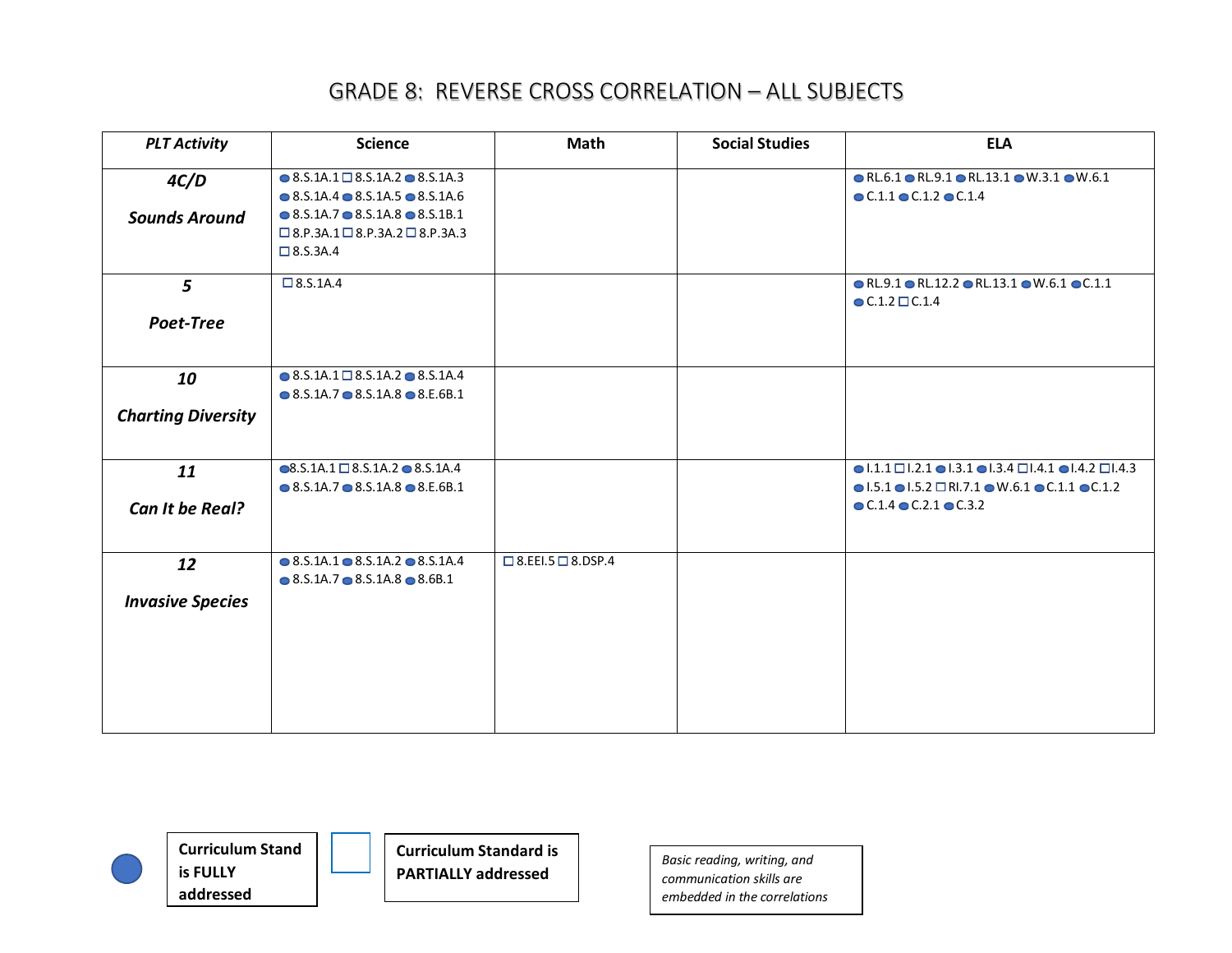| <b>PLT Activity</b>      | <b>Science</b>                                           | Math                          | <b>Social Studies</b>                  | <b>ELA</b>                                                                                                      |
|--------------------------|----------------------------------------------------------|-------------------------------|----------------------------------------|-----------------------------------------------------------------------------------------------------------------|
| 14                       | $\bullet$ 8.S.1A.1 $\bullet$ 8.S.1A.2 $\bullet$ 8.S.1A.4 | $\Box$ 8.EEI.5 $\Box$ 8.DSP.4 | $\Box$ 8-5.5 $\Box$ 8-5.6 $\Box$ 8-7.4 |                                                                                                                 |
|                          | $\bullet$ 8.S.1A.5 $\bullet$ 8.S.1A.6 $\bullet$ 8.S.1A.7 |                               |                                        |                                                                                                                 |
| <b>Renewable or Not?</b> | $\bullet$ 8.S.1A.8 $\bullet$ 8.E.5C.1                    |                               |                                        |                                                                                                                 |
| 15                       | $\bullet$ 8.S.1A.1 $\bullet$ 8.S.1A.2 $\bullet$ 8.S.1A.4 |                               | $\Box$ 8-5.5                           |                                                                                                                 |
|                          | $\bullet$ 8.S.1A.6 $\bullet$ 8.S.1A.7 $\bullet$ 8.S.1A.8 |                               |                                        |                                                                                                                 |
| A Few of my              | $\bullet$ 8.E.5C.1                                       |                               |                                        |                                                                                                                 |
| <b>Favorite Things</b>   |                                                          |                               |                                        |                                                                                                                 |
| 16A/B                    | $\Box$ 8.S.1A.1 $\bullet$ 8.S.1A.2 $\bullet$ 8.S.1A.4    |                               |                                        | $\bullet$  .1.1 $\Box$  .2.1 $\bullet$  .3.1 $\bullet$  .3.4 $\Box$  .4.1 $\bullet$  .5.1 $\bullet$  .5.2       |
|                          | $\bullet$ 8.S.1A.5 $\bullet$ 8.S.1A.6 $\bullet$ 8.S.1A.7 |                               |                                        | $\bullet$ W.6.1 $\bullet$ C.1.1 $\bullet$ C.1.2 $\bullet$ C.1.4                                                 |
| Pass the Plants,         | $\bullet$ 8.S.1A.8                                       |                               |                                        |                                                                                                                 |
| <b>Please</b>            |                                                          |                               |                                        |                                                                                                                 |
| 17                       |                                                          |                               | $\Box$ 8-1.1                           | $\bullet$ 1.1.1 $\bullet$ 1.2.1 $\bullet$ 1.3.1 $\bullet$ 1.3.2 $\bullet$ 1.3.4 $\bullet$ 1.4.1 $\bullet$ 1.4.2 |
|                          |                                                          |                               |                                        | $\bullet$ 1.5.1 $\bullet$ 1.5.2 $\bullet$ RI.5.1 $\bullet$ RI.7.1 $\bullet$ RI.12.1 $\bullet$ W.6.1             |
| People of the            |                                                          |                               |                                        | $\bullet$ C.1.1 $\bullet$ C.1.2 $\bullet$ C.1.4 $\bullet$ C.1.5 $\bullet$ C.2.1                                 |
| <b>Forest</b>            |                                                          |                               |                                        |                                                                                                                 |
| 19                       | $\Box$ 8.S.1A.1 $\bullet$ 8.S.1A.2 $\bullet$ 8.S.1A.4    |                               |                                        |                                                                                                                 |
|                          | $\bullet$ 8.5.1A.7 $\bullet$ 8.5.1A.8 $\Box$ 8.E.5C.1    |                               |                                        |                                                                                                                 |
| Viewpoints on the        |                                                          |                               |                                        |                                                                                                                 |
| Line                     |                                                          |                               |                                        |                                                                                                                 |
|                          |                                                          |                               |                                        |                                                                                                                 |
|                          |                                                          |                               |                                        |                                                                                                                 |
|                          |                                                          |                               |                                        |                                                                                                                 |
|                          |                                                          |                               |                                        |                                                                                                                 |
|                          |                                                          |                               |                                        |                                                                                                                 |



**Curriculum Standard is PARTIALLY addressed**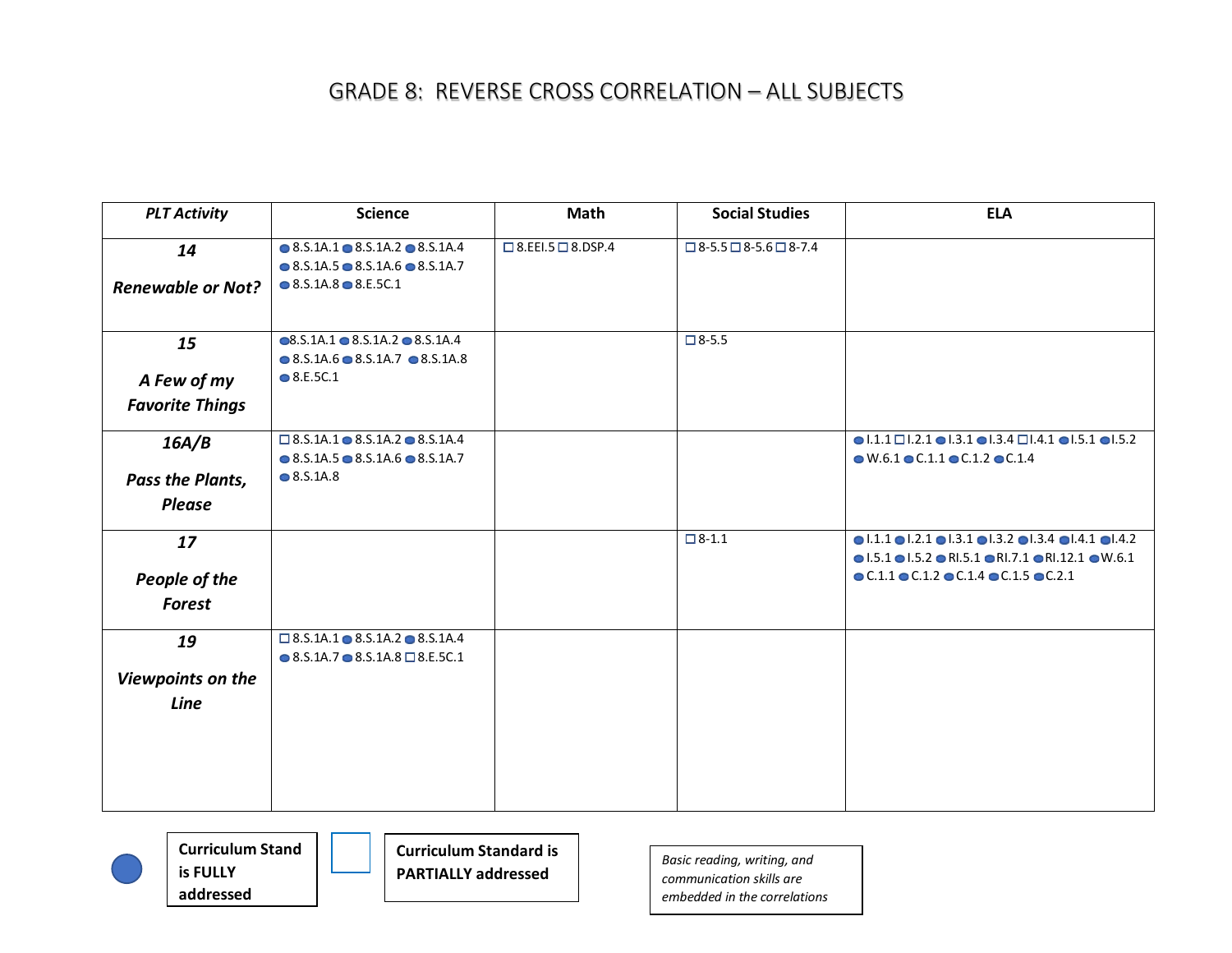| <b>PLT Activity</b>                               | <b>Science</b>                                                                                                                          | Math | <b>Social Studies</b>         | <b>ELA</b>                                                                                                                                                                                                                            |
|---------------------------------------------------|-----------------------------------------------------------------------------------------------------------------------------------------|------|-------------------------------|---------------------------------------------------------------------------------------------------------------------------------------------------------------------------------------------------------------------------------------|
| 20<br><b>Environmental</b><br><b>Exchange Box</b> | $\square$ 8.5.1A.1 $\odot$ 8.5.1A.2 $\square$ 8.5.1A.4<br>$\bullet$ 8.S.1A.8 $\Box$ 8.E.5C.1                                            |      | $\Box$ 8-1.5 $\bigcirc$ 8-7.4 | $\bullet$ 1.1.1 $\Box$ 1.2.1 $\bullet$ 1.3.1 $\bullet$ 1.3.3 $\Box$ 1.4.1 $\bullet$ 1.4.2 $\bullet$ 1.5.1<br>$\bullet$ 1.5.2 $\bullet$ W.6.1 $\bullet$ C.1.1 $\bullet$ C.1.2 $\bullet$ C.1.4 $\bullet$ C.2.1<br>$C.5.1 \bullet C.5.2$ |
| 21B<br><b>Adopt A Tree</b>                        | $\bullet$ 8.5.1A.1 $\bullet$ 8.5.1A.6 $\bullet$ 8.5.1A.7<br>$\bullet$ 8.S.1A.8 $\Box$ 8.E.6B.1                                          |      |                               | $\bullet$ 1.1.1 $\bullet$ 1.2.1 $\bullet$ 1.3.1 $\Box$ 1.3.4 $\Box$ 1.5.1 $\bullet$ 1.5.2<br>$\bullet$ W.6.1 $\bullet$ C.1.1 $\bullet$ C.1.2 $\bullet$ C.1.4                                                                          |
| 22B<br><b>Trees as Habitats</b>                   | $\bullet$ 8.S.1A.1 $\bullet$ 8.S.1A.4 $\bullet$ 8.S.1A.5<br>$\bullet$ 8.5.1A.6 $\bullet$ 8.5.1A.7 $\bullet$ 8.5.1A.8<br>$\Box$ 8.E.6B.1 |      |                               |                                                                                                                                                                                                                                       |
| 23<br>The Fallen Log                              | $\bullet$ 8.5.1A.1 $\bullet$ 8.5.1A.4 $\bullet$ 8.5.1A.6<br>$\bullet$ 8.5.1A.7 $\bullet$ 8.5.1A.8 $\Box$ 8.E.6B.1                       |      |                               |                                                                                                                                                                                                                                       |
| 26<br><b>Dynamic Duos</b>                         | $\bullet$ 8.S.1A.1 $\bullet$ 8.S.1A.4 $\bullet$ 8.S.1A.7<br>$\bullet$ 8.S.1A.8 $\Box$ 8.E.6B.1                                          |      |                               | $\bullet$  .1.1 $\bullet$  .2.1 $\bullet$  .3.1 $\bullet$  .3.4 $\bullet$  .4.1 $\bullet$  .4.2 $\bullet$  .5.1<br>$\bullet$ 1.5.2 $\bullet$ W.6.1 $\bullet$ C.1.1 $\bullet$ C.1.2 $\bullet$ C.1.4                                    |



**Curriculum Standard is PARTIALLY addressed**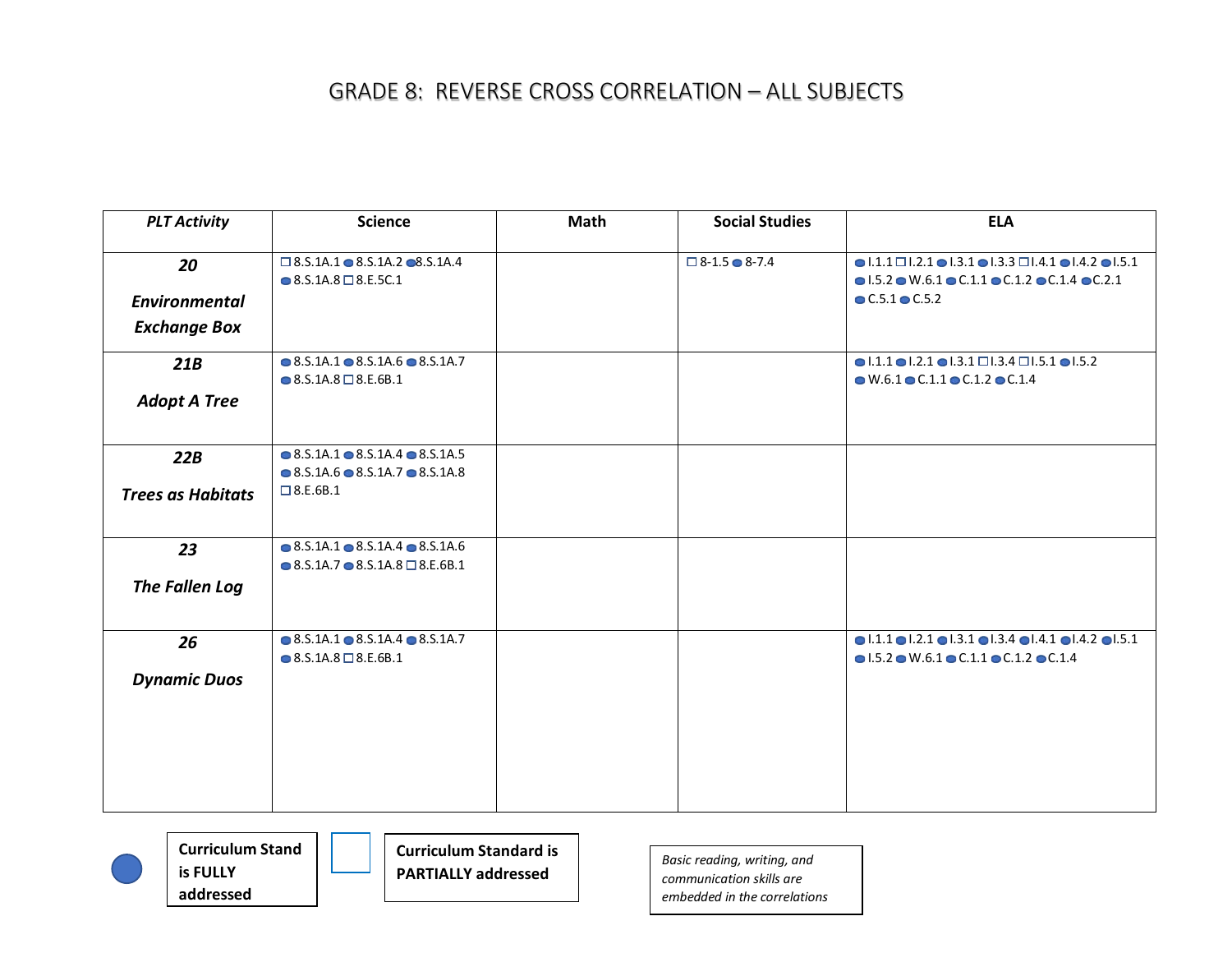| <b>PLT Activity</b>          | <b>Science</b>                                                                                 | <b>Math</b> | <b>Social Studies</b> | <b>ELA</b>                                                                                                      |
|------------------------------|------------------------------------------------------------------------------------------------|-------------|-----------------------|-----------------------------------------------------------------------------------------------------------------|
| 27                           | $\bullet$ 8.S.1A.1 $\bullet$ 8.S.1A.2 $\bullet$ 8.S.1A.4                                       |             |                       |                                                                                                                 |
|                              | $\Box$ 8.S.1A.5 $\bullet$ 8.S.1A.6 $\bullet$ 8.S.1A.7                                          |             |                       |                                                                                                                 |
| <b>Every Tree for Itself</b> | $\bullet$ 8.S.1A.8 $\Box$ 8.E.6B.1                                                             |             |                       |                                                                                                                 |
|                              |                                                                                                |             |                       |                                                                                                                 |
| 29                           | $\bullet$ 8.5.1A.1 $\bullet$ 8.5.1A.2 $\bullet$ 8.5.1A.3                                       |             |                       |                                                                                                                 |
|                              | $\bullet$ 8.5.1A.4 $\bullet$ 8.5.1A.5 $\bullet$ 8.5.1A.6                                       |             |                       |                                                                                                                 |
| <b>Rain Reasons</b>          | $\bullet$ 8.5.1A.7 $\bullet$ 8.5.1A.8                                                          |             |                       |                                                                                                                 |
|                              |                                                                                                |             |                       |                                                                                                                 |
| 31                           | $\Box$ 8.S.1A.1 $\Box$ 8.S.1A.4 $\Box$ 8.S.1A.8                                                |             |                       |                                                                                                                 |
|                              | $\Box$ 8.E.6B.1                                                                                |             |                       |                                                                                                                 |
| <b>Plant a Tree</b>          |                                                                                                |             |                       |                                                                                                                 |
|                              |                                                                                                |             |                       |                                                                                                                 |
| 32B                          | $\bullet$ 8.S.1A.1 $\bullet$ 8.S.1A.4 $\bullet$ 8.S.1A.7<br>$\bullet$ 8.5.1A.8 $\Box$ 8.E.6B.1 |             |                       |                                                                                                                 |
|                              |                                                                                                |             |                       |                                                                                                                 |
| A Forest of Many             |                                                                                                |             |                       |                                                                                                                 |
| <b>Uses</b>                  |                                                                                                |             |                       |                                                                                                                 |
| 33                           | $\bullet$ 8.S.1A.1 $\Box$ 8.S.1A.2 $\bullet$ 8.S.1A.4                                          |             |                       | $\bullet$  .1.1 $\bullet$  .2.1 $\bullet$  .3.1 $\bullet$  .3.2 $\bullet$  .3.3 $\bullet$  .3.4 $\bullet$  .4.1 |
|                              | $\bullet$ 8.5.1A.6 $\bullet$ 8.5.1A.7 $\bullet$ 8.5.1A.8                                       |             |                       | $\bullet$ 1.4.2 $\bullet$ 1.4.3 $\bullet$ 1.5.1 $\Box$ .5.2 $\Box$ 1.5.3 $\bullet$ RI.5.1                       |
| <b>Forest</b>                | $\square$ 8.5.1B.1 $\square$ 8.E.6B.2                                                          |             |                       | $\bullet$ RI.6.1 $\bullet$ RI.10.1 $\bullet$ RI.11.2 $\bullet$ RI.12.1 $\bullet$ W.6.1                          |
| <b>Consequences</b>          |                                                                                                |             |                       | $\bullet$ C.1.1 $\bullet$ C.1.2 $\bullet$ C.1.4 $\bullet$ C.1.5 $\bullet$ C.2.1 $\bullet$ C.5.2                 |
|                              |                                                                                                |             |                       |                                                                                                                 |
|                              |                                                                                                |             |                       |                                                                                                                 |
|                              |                                                                                                |             |                       |                                                                                                                 |
|                              |                                                                                                |             |                       |                                                                                                                 |
|                              |                                                                                                |             |                       |                                                                                                                 |



**Curriculum Standard is PARTIALLY addressed**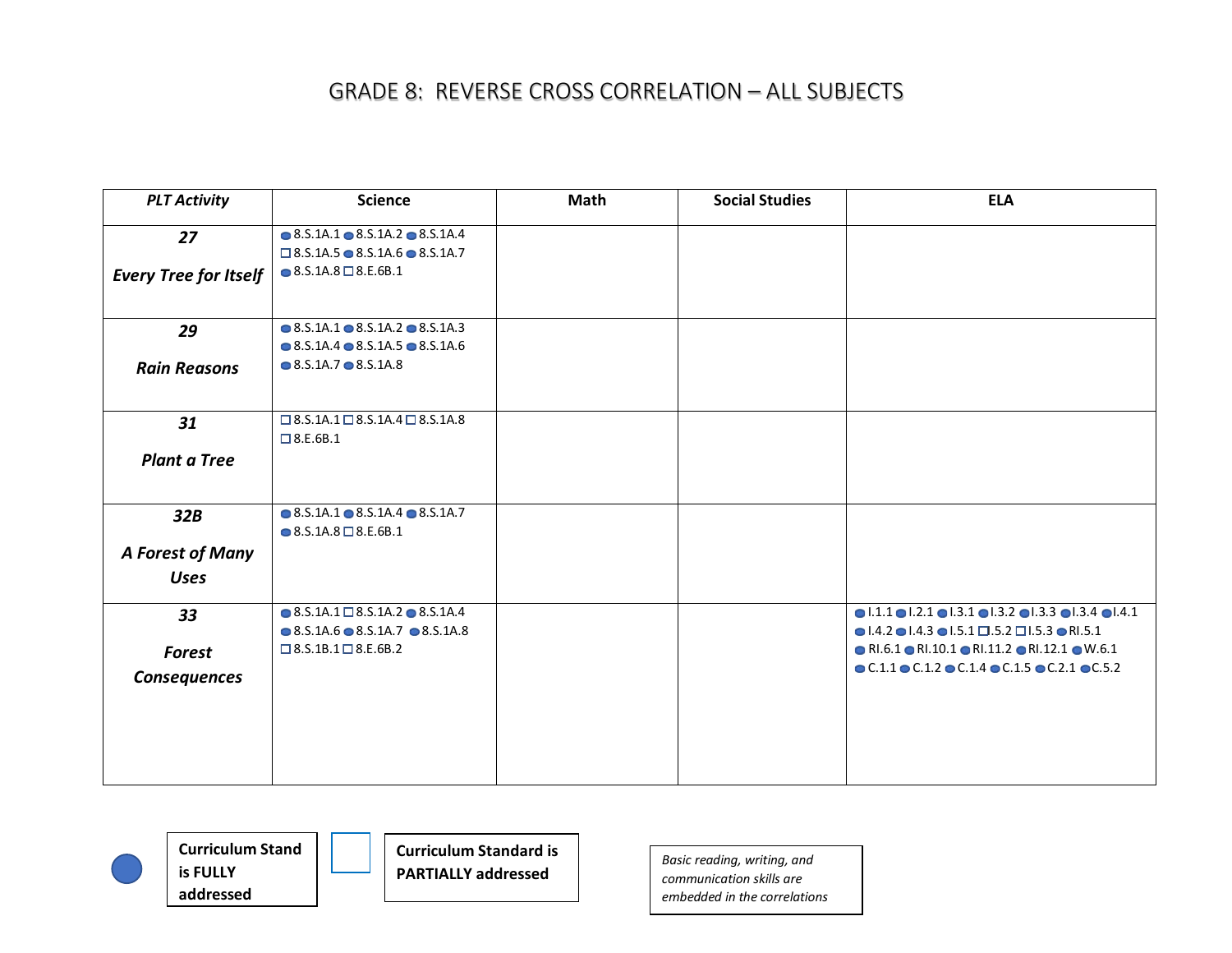| <b>PLT Activity</b>                              | <b>Science</b>                                                                                                                                                | <b>Math</b>    | <b>Social Studies</b>                                                                   | <b>ELA</b>                                                                                                                                                                                                                                                                                        |
|--------------------------------------------------|---------------------------------------------------------------------------------------------------------------------------------------------------------------|----------------|-----------------------------------------------------------------------------------------|---------------------------------------------------------------------------------------------------------------------------------------------------------------------------------------------------------------------------------------------------------------------------------------------------|
| 35<br><b>Loving it Too Much</b>                  | $\bullet$ 8.S.1A.1 $\square$ 8.S.1A.2 $\bullet$ 8.S.1A.5<br>$\bullet$ 8.S.1A.6 $\bullet$ 8.S.1A.7 $\bullet$ 8.S.1A.8<br>$\square$ 8.E.6B.1 $\square$ 8.E.6B.2 | $\Box$ 8.DSP.4 |                                                                                         | $\Box$ 1.1.1 $\bigcirc$ 1.4.1 $\bigcirc$ 1.4.3 $\bigcirc$ 1.5.1 $\bigcirc$ 1.5.2 $\Box$ 1.5.3<br>$\Box$ W.6.1 $\odot$ C.1.1 $\odot$ C.1.2 $\odot$ C.1.4 $\odot$ C.1.5                                                                                                                             |
| 37<br>Reduce, Reuse,<br>Recycle                  | $\bullet$ 8.S.1A.1 $\bullet$ 8.S.1A.4 $\bullet$ 8.S.1A.5<br>$\bullet$ 8.5.1A.6 $\bullet$ 8.5.1A.7 $\bullet$ 8.5.1A.8<br>$\bullet$ 8.S.1B.1 $\square$ 8.E.5C.1 |                |                                                                                         |                                                                                                                                                                                                                                                                                                   |
| 38<br><b>Every Drop Counts</b>                   | $\bullet$ 8.5.1A.1 $\Box$ 8.5.1A.3 $\bullet$ 8.5.1A.4<br>$\bullet$ 8.S.1A.5 $\bullet$ 8.S.1A.6 $\Box$ 8.S.1A.7<br>$\bullet$ 8.S.1A.8                          | $\Box$ 8.DSP.4 |                                                                                         |                                                                                                                                                                                                                                                                                                   |
| 39B/C<br><b>Energy Sleuths</b>                   | $\bullet$ 8.5.1A.1 $\bullet$ 8.5.1A.4 $\bullet$ 8.5.1A.7<br>$\bullet$ 8.S.1A.8 $\Box$ 8.S.1B.1 $\bullet$ 8.E.5C.1                                             |                |                                                                                         |                                                                                                                                                                                                                                                                                                   |
| 40<br><b>Then and Now</b>                        | $\bullet$ 8.S.1A.1 $\bullet$ 8.S.1A.4 $\Box$ 8.S.1A.7<br>$\bullet$ 8.S.1A.8                                                                                   |                |                                                                                         | $\bullet$ 1.1.1 $\bullet$ 1.3.1 $\bullet$ 1.3.2 $\bullet$ 1.3.3 $\bullet$ 1.3.4 $\bullet$ 1.4.1<br>$\bullet$ 1.4.2 $\bullet$ 1.4.3 $\bullet$ 1.5.1 $\bullet$ 1.5.2 $\bullet$ 1.5.3 $\bullet$ C.1.1<br>C.1.2<br>$\bullet$ C.1.4 $\bullet$ C.1.5 $\bullet$ C.2.1 $\bullet$<br>$C.5.1 \square C.5.2$ |
| <b>Curriculum Stand</b><br>is FULLY<br>addressed | <b>Curriculum Standard is</b><br><b>PARTIALLY addressed</b>                                                                                                   |                | Basic reading, writing, and<br>communication skills are<br>embedded in the correlations |                                                                                                                                                                                                                                                                                                   |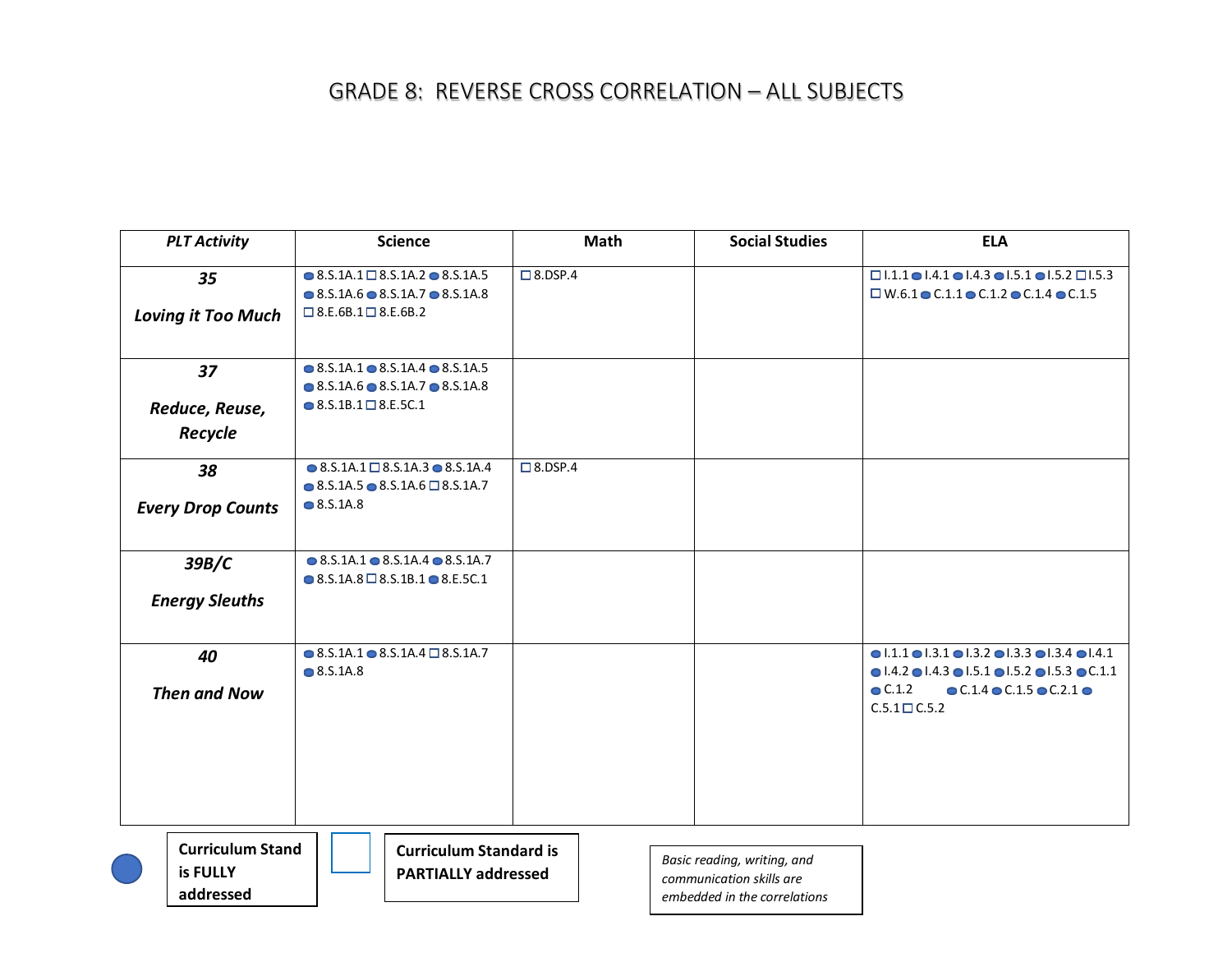| <b>PLT Activity</b>    | <b>Science</b>                                                                                                       | Math | <b>Social Studies</b> | <b>ELA</b>                                                                                                                     |
|------------------------|----------------------------------------------------------------------------------------------------------------------|------|-----------------------|--------------------------------------------------------------------------------------------------------------------------------|
| 41                     | $\bullet$ 8.5.1A.1 $\bullet$ 8.5.1A.3 $\bullet$ 8.5.1A.4<br>$\bullet$ 8.5.1A.5 $\bullet$ 8.5.1A.6 $\bullet$ 8.5.1A.7 |      |                       | $\bullet$ 1.1.1 $\bullet$ 1.3.1 $\bullet$ 1.3.4 $\bullet$ 1.4.2 $\bullet$ 1.5.1 $\bullet$ 1.5.2 $\bullet$ C.1.1<br>C.1.2 C.1.4 |
| <b>How Plants Grow</b> | $\bullet$ 8.S.1A.8                                                                                                   |      |                       |                                                                                                                                |
| 42                     | $\bullet$ 8.S.1A.1 $\Box$ 8.S.1A.2 $\Box$ 8.S.1A.3<br>$\bullet$ 8.5.1A.4 $\Box$ 8.5.1A.6 $\bullet$ 8.5.1A.7          |      |                       | $\bullet$ 1.1.1 $\bullet$ 1.3.1 $\bullet$ 1.3.4 $\bullet$ 1.4.2 $\bullet$ 1.5.1 $\bullet$ 1.5.2 $\bullet$ C.1.1<br>C.1.2 C.1.4 |
| <b>Sunlight and</b>    | $\bullet$ 8.S.1A.8                                                                                                   |      |                       |                                                                                                                                |
| <b>Shades of Green</b> |                                                                                                                      |      |                       |                                                                                                                                |
| 43                     | $\bullet$ 8.5.1A.1 $\bullet$ 8.5.1A.4 $\bullet$ 8.5.1A.7<br>$\bullet$ 8.5.1A.8 $\Box$ 8.E.6B.1                       |      |                       |                                                                                                                                |
| <b>Have Seeds Will</b> |                                                                                                                      |      |                       |                                                                                                                                |
| <b>Travel</b>          |                                                                                                                      |      |                       |                                                                                                                                |
| 44                     | $\bullet$ 8.5.1A.1 $\bullet$ 8.5.1A.2 $\bullet$ 8.5.1A.3                                                             |      |                       | $\Box$ 1.1.1 $\bullet$ 1.3.4 $\bullet$ 1.4.1 $\Box$ 1.4.2 $\Box$ 1.4.3 $\bullet$ 1.5.1 $\bullet$ 1.5.2                         |
|                        | $\bullet$ 8.S.1A.4 $\Box$ 8.S.1A.6 $\bullet$ 8.S.1A.7                                                                |      |                       | $\bullet$ W.3.1 $\bullet$ W.6.1 $\bullet$ C.1.1 $\bullet$ C.1.2 $\bullet$ C.1.4                                                |
| <b>Water Wonders</b>   | $\bullet$ 8.S.1A.8                                                                                                   |      |                       |                                                                                                                                |



**Curriculum Standard is PARTIALLY addressed**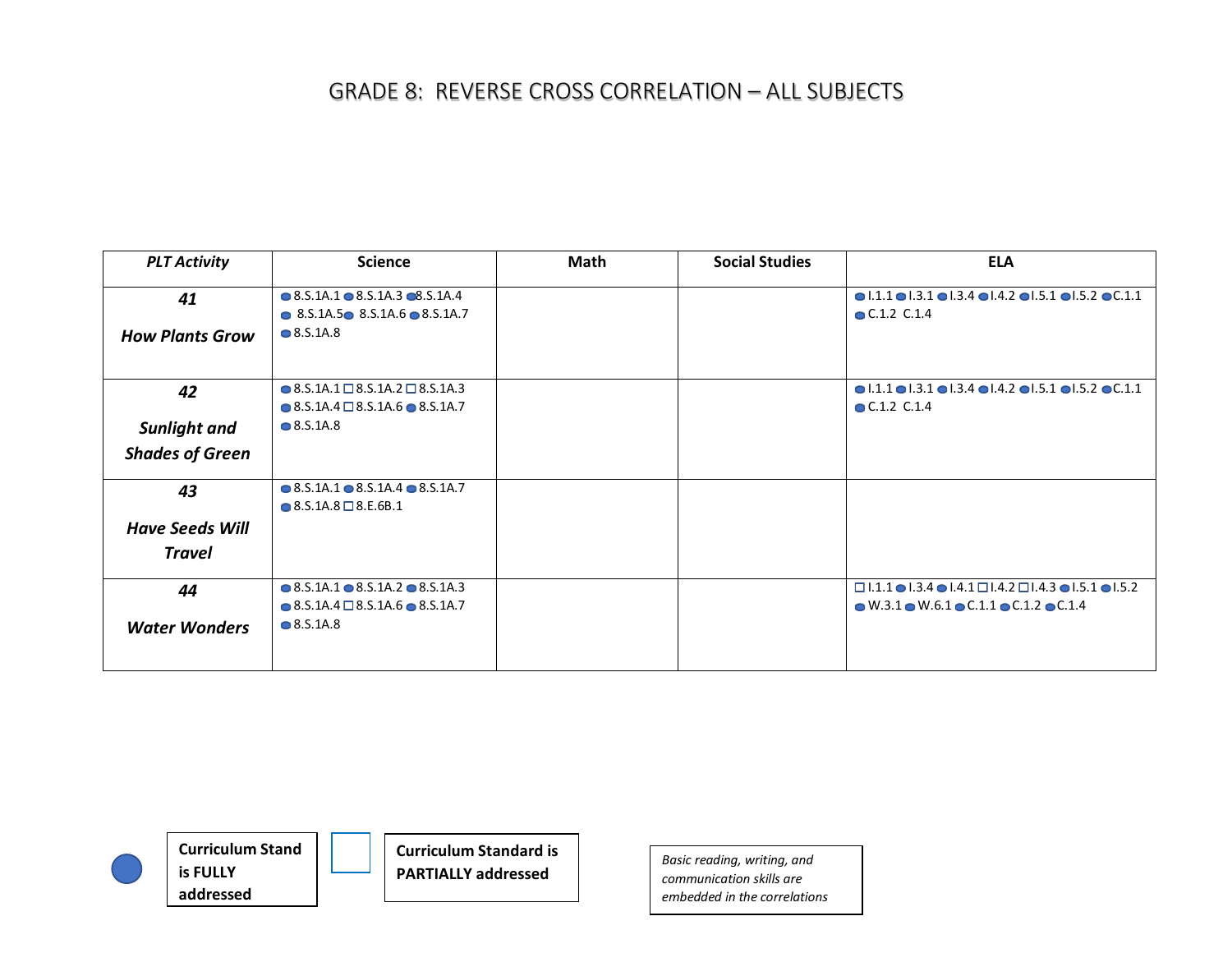| 45          | $\bullet$ 8.5.1A.1 $\bullet$ 8.5.1A.2 $\bullet$ 8.5.1A.4 |  | $\bullet$ 1.1.1 $\Box$ 1.2.1 $\bullet$ 1.3.1 $\bullet$ 1.3.4 $\Box$ 1.4.1 $\bullet$ 1.4.2 $\bullet$ 1.4.3 |
|-------------|----------------------------------------------------------|--|-----------------------------------------------------------------------------------------------------------|
|             | $\square$ 8.5.1A.6 $\bullet$ 8.5.1A.7 $\bullet$ 8.5.1A.8 |  | $\bullet$ 1.5.1 $\bullet$ 1.5.2 $\bullet$ W.6.1 $\bullet$ C.1.1 $\bullet$ C.1.2 $\bullet$ C.1.4           |
| Web of Life | $\square$ 8.E.6B.1 $\square$ 8.E.6B.2                    |  |                                                                                                           |
|             |                                                          |  |                                                                                                           |
|             |                                                          |  |                                                                                                           |
|             |                                                          |  |                                                                                                           |
|             |                                                          |  |                                                                                                           |
|             |                                                          |  |                                                                                                           |
|             |                                                          |  |                                                                                                           |
|             |                                                          |  |                                                                                                           |

| <b>PLT Activity</b>       | <b>Science</b>                                                                                                                    | Math | <b>Social Studies</b> | <b>ELA</b>                                                                                                                                                                                             |
|---------------------------|-----------------------------------------------------------------------------------------------------------------------------------|------|-----------------------|--------------------------------------------------------------------------------------------------------------------------------------------------------------------------------------------------------|
| 47                        | $\bullet$ 8.5.1A.1 $\bullet$ 8.5.1A.4 $\Box$ 8.5.1A.5<br>$\bullet$ 8.5.1A.6 $\bullet$ 8.5.1A.7 $\bullet$ 8.5.1A.8                 |      |                       |                                                                                                                                                                                                        |
| <b>Are Vacant Lots</b>    | $\Box$ 8.E.6B.1 $\Box$ 8.E.6B.2                                                                                                   |      |                       |                                                                                                                                                                                                        |
| Vacant?                   |                                                                                                                                   |      |                       |                                                                                                                                                                                                        |
| 48                        | $\bullet$ 8.5.1A.1 $\Box$ 8.5.1A.3 $\bullet$ 8.5.1A.4<br>$\bullet$ 8.5.1A.5 $\bullet$ 8.5.1A.6 $\bullet$ 8.5.1A.7                 |      |                       |                                                                                                                                                                                                        |
| <b>Field, Forest, and</b> | ● 8.S.1A.8 $\Box$ 8.E.5C.1 $\Box$ 8.E.6B.1                                                                                        |      |                       |                                                                                                                                                                                                        |
| <b>Stream</b>             |                                                                                                                                   |      |                       |                                                                                                                                                                                                        |
| 49B/C                     | $\square$ 8.5.1A.1 $\odot$ 8.5.1A.4 $\odot$ 8.5.1A.7<br>$\bullet$ 8.S.1A.8 $\Box$ 8.E.6B.1 $\Box$ 8.E.6B.2                        |      |                       | $\bullet$ 1.1.1 $\bullet$ 1.1.2 1.3.1 $\Box$ 1.3.2 $\bullet$ 1.4.1 $\bullet$ 1.4.2 $\bullet$ 1.5.1<br>$\bullet$ 1.5.2 $\Box$ 1.5.3 $\bullet$ RI.5.1 $\bullet$ RI.6.1 $\bullet$ RI.12.1 $\bullet$ W.6.1 |
| <b>Tropical Treehouse</b> |                                                                                                                                   |      |                       | $\bullet$ C.1.1 $\bullet$ C.1.2 $\bullet$ C.1.4 $\bullet$ C.1.5                                                                                                                                        |
| 50                        | $\bullet$ 8.5.1A.1 $\bullet$ 8.5.1A.2 $\bullet$ 8.5.1A.4                                                                          |      |                       |                                                                                                                                                                                                        |
| 400-Acre Wood             | $\bullet$ 8.5.1A.5 $\bullet$ 8.5.1A.6 $\bullet$ 8.5.1A.7<br>$\bullet$ 8.S.1A.8 $\Box$ 8.S.1B.1 $\Box$ 8.E.6B.1<br>$\Box$ 8.E.6B.2 |      |                       |                                                                                                                                                                                                        |



**Curriculum Stand is FULLY addressed**

**Curriculum Standard is PARTIALLY addressed**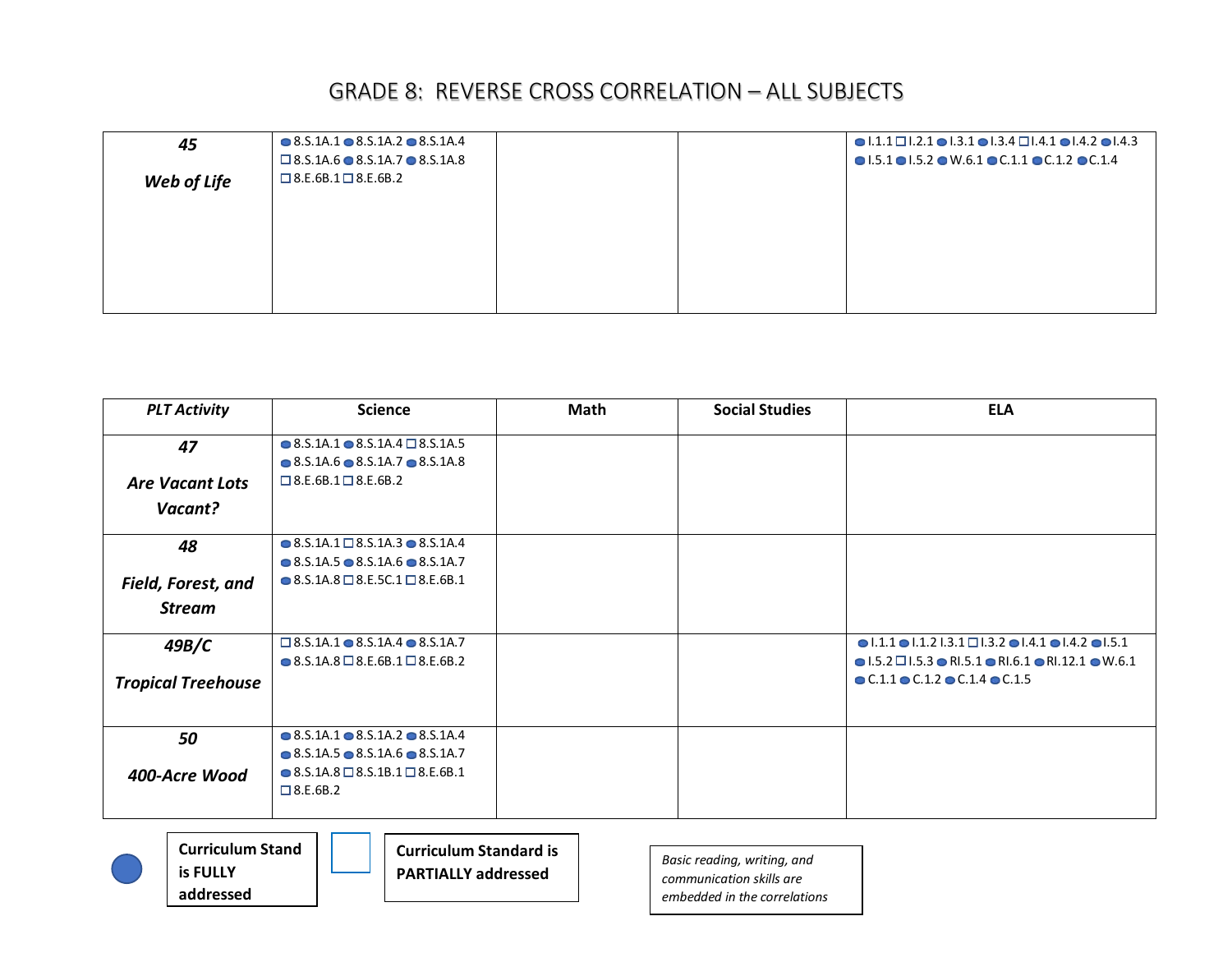| 51                   | $\bullet$ 8.5.1A.1 $\bullet$ 8.5.1A.2 $\bullet$ 8.5.1A.4<br>$\Box$ 8.S.1A.7 $\bullet$ 8.S.1A.8 $\Box$ 8.S.1B.1 |  | $\Box$ W.6.1 |
|----------------------|----------------------------------------------------------------------------------------------------------------|--|--------------|
| <b>Make Your Own</b> |                                                                                                                |  |              |
| Paper                |                                                                                                                |  |              |
|                      |                                                                                                                |  |              |
|                      |                                                                                                                |  |              |
|                      |                                                                                                                |  |              |
|                      |                                                                                                                |  |              |

| <b>PLT Activity</b>                              | <b>Science</b>                                                                                                       | Math | <b>Social Studies</b>                                                                   | <b>ELA</b>                                                                                                      |
|--------------------------------------------------|----------------------------------------------------------------------------------------------------------------------|------|-----------------------------------------------------------------------------------------|-----------------------------------------------------------------------------------------------------------------|
| 52                                               | $\bullet$ 8.5.1A.1 $\bullet$ 8.5.1A.2 $\bullet$ 8.5.1A.4<br>$\bullet$ 8.5.1A.6 $\bullet$ 8.5.1A.7 $\bullet$ 8.5.1A.8 |      |                                                                                         |                                                                                                                 |
| A Look at                                        | $\Box$ 8.S.1B.1 $\bigcirc$ 8.E.5C.1                                                                                  |      |                                                                                         |                                                                                                                 |
| <b>Aluminum</b>                                  |                                                                                                                      |      |                                                                                         |                                                                                                                 |
| 53                                               | $\bullet$ 8.5.1A.1 $\bullet$ 8.5.1A.2 $\bullet$ 8.5.1A.4                                                             |      | $\square$ 8-5.5                                                                         |                                                                                                                 |
|                                                  | $\Box$ 8.S.1A.7 $\bullet$ 8.S.1A.8 $\bullet$ 8.S.1B.1                                                                |      |                                                                                         |                                                                                                                 |
| <b>On the Move</b>                               | $\Box$ 8.E.5C.1                                                                                                      |      |                                                                                         |                                                                                                                 |
|                                                  |                                                                                                                      |      |                                                                                         |                                                                                                                 |
| 54B/C                                            | $\Box$ 8.5.1A.1 $\Box$ 8.5.1A.2 $\bullet$ 8.5.1A.4                                                                   |      |                                                                                         | $\Box$ 1.1.1 $\Box$ 1.2.1 $\bigcirc$ 1.3.1 $\Box$ 1.3.2 $\bigcirc$ 1.3.4 $\bigcirc$ 1.4.2 $\bigcirc$ 1.5.1      |
|                                                  | $\bullet$ 8.S.1A.7 $\Box$ 8.S.1A.8 $\bullet$ 8.S.1B.1                                                                |      |                                                                                         | $\bullet$ 1.5.2 $\bullet$ W.6.1 $\bullet$ C.1.1 $\bullet$ C.1.2 $\bullet$ C.1.4 $\bullet$ C.2.1                 |
| I'd Like to Visit a                              | $\Box$ 8.E.6B.1                                                                                                      |      |                                                                                         |                                                                                                                 |
| <b>Place Where</b>                               |                                                                                                                      |      |                                                                                         |                                                                                                                 |
| 55                                               |                                                                                                                      |      |                                                                                         | $\bullet$ 1.1.1 $\bullet$ 1.3.1 $\bullet$ 1.3.2 $\bullet$ 1.3.4 $\bullet$ 1.4.1 $\bullet$ 1.4.2 $\bullet$ 1.4.3 |
|                                                  |                                                                                                                      |      |                                                                                         | $\bullet$ 1.5.1 $\bullet$ 1.5.2 $\bullet$ 1.5.3 $\bullet$ C.1.1 $\bullet$ C.1.2 $\bullet$ C.1.4                 |
| <b>Planning the Ideal</b>                        |                                                                                                                      |      |                                                                                         | $C.1.5$ $C.2.1$ $C.5.2$                                                                                         |
|                                                  |                                                                                                                      |      |                                                                                         |                                                                                                                 |
| <b>Curriculum Stand</b><br>is FULLY<br>addressed | <b>Curriculum Standard is</b><br><b>PARTIALLY addressed</b>                                                          |      | Basic reading, writing, and<br>communication skills are<br>embedded in the correlations |                                                                                                                 |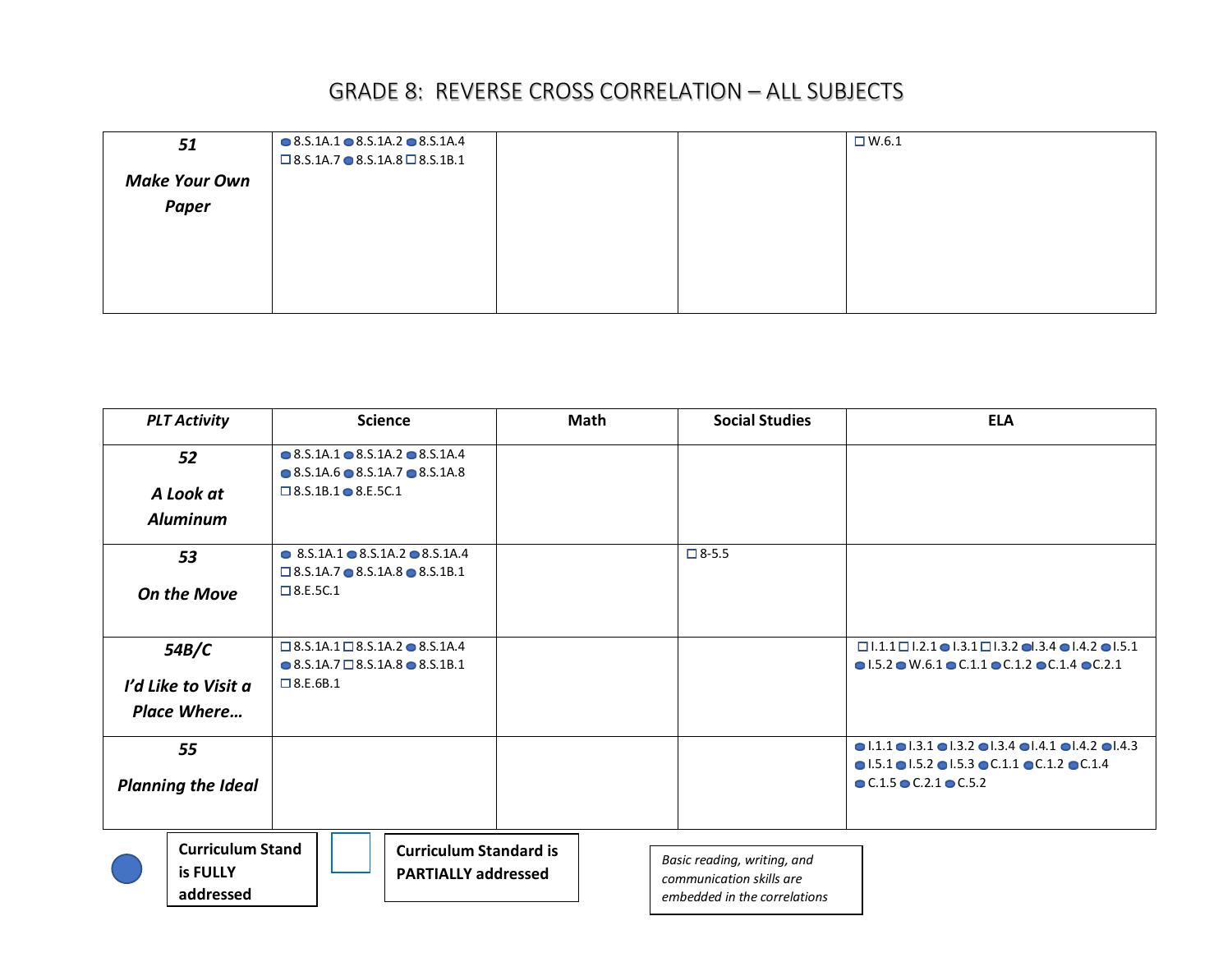| Community                   |  |                                                                                                                                                                                                                                                                                       |
|-----------------------------|--|---------------------------------------------------------------------------------------------------------------------------------------------------------------------------------------------------------------------------------------------------------------------------------------|
| 56<br>We Can Work It<br>Out |  | $\bullet$ 1.1.1 $\bullet$ 1.3.1 $\bullet$ 1.3.2 $\bullet$ 1.3.4 $\bullet$ 1.4.1 $\bullet$ 1.4.2 $\bullet$ 1.4.3<br>$\bullet$ 1.5.1 $\bullet$ 1.5.2 $\bullet$ 1.5.3 $\bullet$ W.6.1 $\bullet$ C.1.1 $\bullet$ C.1.2<br>$\bullet$ C.1.4 $\bullet$ C.1.5 $\bullet$ C.2.1 $\bullet$ C.5.1 |

| <b>PLT Activity</b>               | <b>Science</b> | Math | <b>Social Studies</b>                  | <b>ELA</b>                                                                                                                                                                                                            |
|-----------------------------------|----------------|------|----------------------------------------|-----------------------------------------------------------------------------------------------------------------------------------------------------------------------------------------------------------------------|
| 57                                |                |      | $\Box$ 8-2.6 $\Box$ 8-3.2 $\Box$ 8-3.3 |                                                                                                                                                                                                                       |
| Democracy in<br><b>Action</b>     |                |      |                                        |                                                                                                                                                                                                                       |
| 58                                |                |      | $\Box$ 8-2.6 $\Box$ 8-3.3 $\Box$ 8-3.3 | $\bullet$ 1.1.1 $\bullet$ 1.3.1 $\bullet$ 1.3.2 $\Box$ 1.3.3 $\bullet$ 1.3.4 $\bullet$ 1.4.1 $\bullet$ 1.4.2 $\bullet$<br>$1.4.3 \bullet 1.5.1 \bullet 1.5.2 \bullet 1.5.3 \bullet C.1.1 \bullet C.1.2$<br>$\sqrt{2}$ |
| <b>There Ought to</b><br>be a Law |                |      |                                        | $C.1.4$ $\bullet$ $C.1.5$ $\bullet$ $C.5.1$                                                                                                                                                                           |



**Curriculum Standard is PARTIALLY addressed**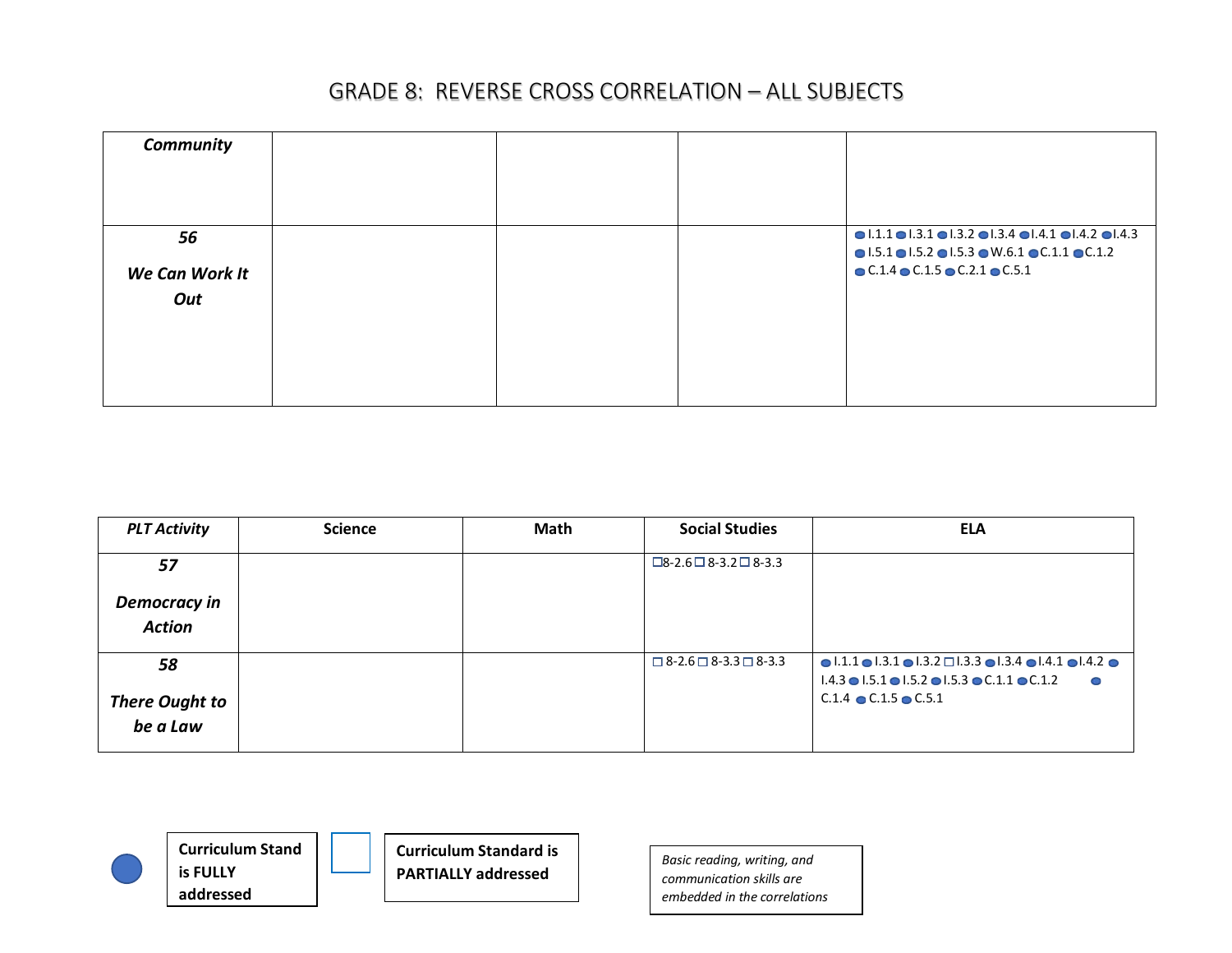| 59                   |                                                          |  | $\Box$<br>$\bullet$ 1.2.1 $\Box$ 1.3.1 $\bullet$ 1.3.2 $\bullet$ 1.3.3 $\bullet$ 1.3.4 $\Box$ RI.5.1                      |
|----------------------|----------------------------------------------------------|--|---------------------------------------------------------------------------------------------------------------------------|
|                      |                                                          |  | RI.6.1 $\Box$ RI.7.1 $\bullet$ RI.8.1 $\bullet$ RI.8.2 $\bullet$ RI.10.1<br>0                                             |
| Power of the         |                                                          |  | RI.11.1 $\Box$ RI.11.2 $\bullet$ W.1.1 $\bullet$ W.6.1 $\bullet$ C.1.1<br>$\bullet$                                       |
| Print                |                                                          |  | $C.1.2 \odot C.1.4 \odot C.1.5 \Box C.2.1 \odot C.5.1 \Box C.5.2$                                                         |
|                      |                                                          |  |                                                                                                                           |
| 60                   | $\bullet$ 8.S.1A.1 $\Box$ 8.S.1A.4 $\Box$ 8.S.1A.6       |  | $\bullet$ 1.1.1 $\bullet$ 1.3.1 $\bullet$ 1.3.2 $\bullet$ 1.3.4 $\bullet$ 1.4.1 $\bullet$ 1.4.2 $\bullet$ 1.4.3 $\bullet$ |
|                      | $\bullet$ 8.5.1A.7 $\bullet$ 8.5.1A.8 $\bullet$ 8.5.1B.1 |  | $1.5.1 \bullet 1.5.2 \bullet 1.5.3 \bullet W.6.1 \bullet C.1.1 \bullet C.1.2$<br>$\bullet$                                |
| <b>Publicize It!</b> |                                                          |  | $C.1.4$ $\odot$ $C.1.5$ $\odot$ $C.2.1$ $\odot$ $C.5.1$ $\odot$ $C.5.2$                                                   |
|                      |                                                          |  |                                                                                                                           |
|                      |                                                          |  |                                                                                                                           |
| 64E                  | $\Box$ 8.S.1A.2                                          |  |                                                                                                                           |
| <b>Looking at</b>    |                                                          |  |                                                                                                                           |
|                      |                                                          |  |                                                                                                                           |
| <b>Leaves</b>        |                                                          |  |                                                                                                                           |
|                      |                                                          |  |                                                                                                                           |
|                      |                                                          |  |                                                                                                                           |
|                      |                                                          |  |                                                                                                                           |
|                      |                                                          |  |                                                                                                                           |
|                      |                                                          |  |                                                                                                                           |

| <b>PLT Activity</b>                                                                   | <b>Science</b>                                           | Math           | <b>Social Studies</b> | <b>ELA</b> |  |  |
|---------------------------------------------------------------------------------------|----------------------------------------------------------|----------------|-----------------------|------------|--|--|
| 67                                                                                    | $\bullet$ 8.5.1A.1 $\bullet$ 8.5.1A.2 $\bullet$ 8.5.1A.4 | $\Box$ 8.EEI.5 |                       |            |  |  |
|                                                                                       | $\bullet$ 8.5.1A.5 $\bullet$ 8.5.1A.6 $\bullet$ 8.5.1A.7 |                |                       |            |  |  |
| <b>How Big is Your</b>                                                                | $\bullet$ 8.S.1A.8                                       |                |                       |            |  |  |
| Tree?                                                                                 |                                                          |                |                       |            |  |  |
| 68                                                                                    | $\bullet$ 8.S.1A.1 $\Box$ 8.S.1A.2 $\bullet$ 8.S.1A.4    |                |                       |            |  |  |
|                                                                                       | $\square$ 8.5.1A.6 $\bullet$ 8.5.1A.7 $\bullet$ 8.5.1A.8 |                |                       |            |  |  |
| <b>Name That Tree</b>                                                                 |                                                          |                |                       |            |  |  |
|                                                                                       |                                                          |                |                       |            |  |  |
| <b>Curriculum Stand</b><br><b>Curriculum Standard is</b><br>Racic reading writing and |                                                          |                |                       |            |  |  |

**is FULLY addressed** **PARTIALLY addressed**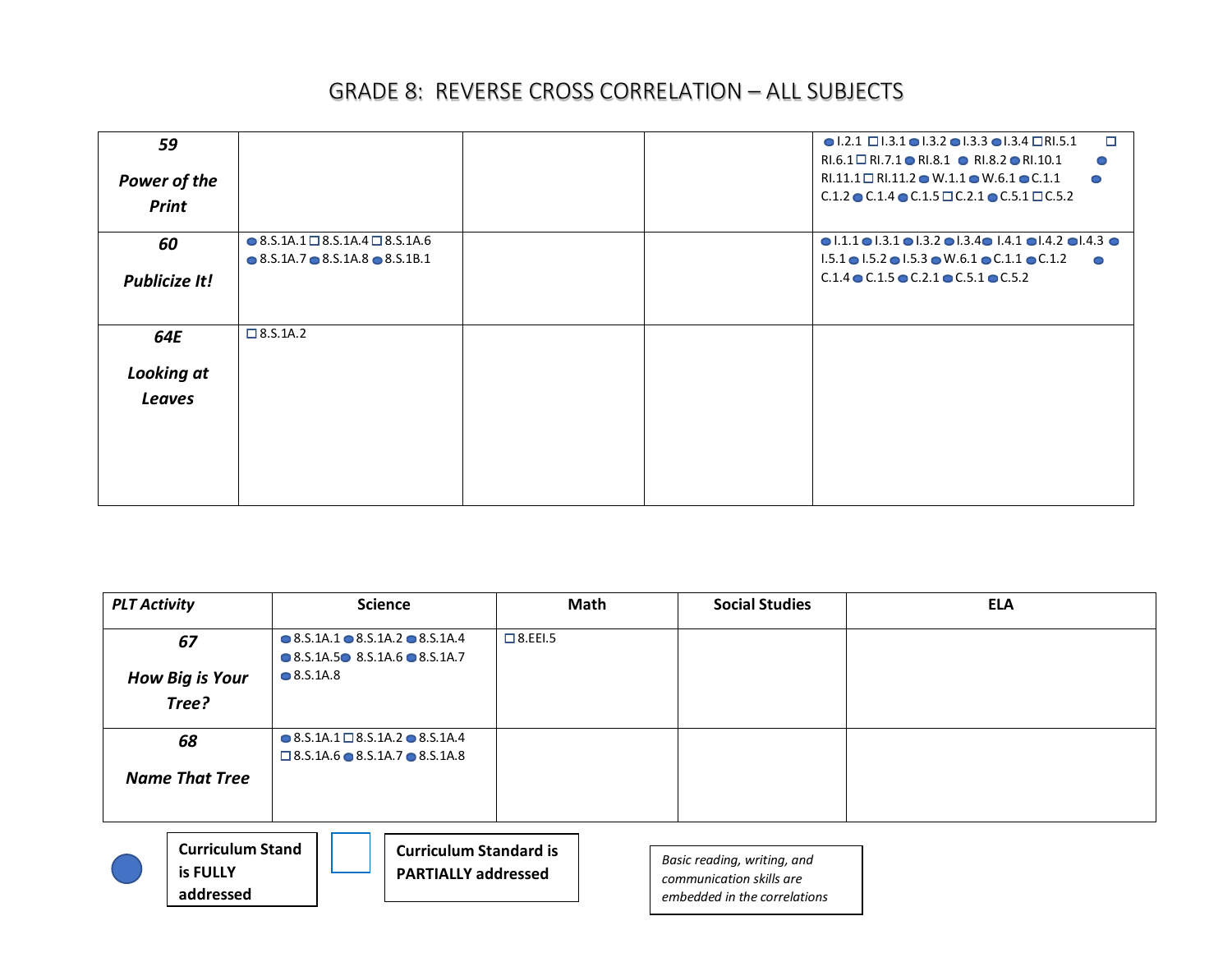| 69<br><b>Forest for the Trees</b> | $\bullet$ 8.5.1A.1 $\bullet$ 8.5.1A.2 $\bullet$ 8.5.1A.4<br>$\bullet$ 8.5.1A.5 $\bullet$ 8.5.1A.6 $\bullet$ 8.5.1A.7<br>$\bullet$ 8.S.1A.8 $\bullet$ 8.S.1B.1 $\Box$ 8.E.6B.2 | $\Box$ 8-7.4    |                                                                                                                                                                                                                  |
|-----------------------------------|-------------------------------------------------------------------------------------------------------------------------------------------------------------------------------|-----------------|------------------------------------------------------------------------------------------------------------------------------------------------------------------------------------------------------------------|
| <b>70B</b>                        | $\bullet$ 8.5.1A.1 $\bullet$ 8.5.1A.2 $\bullet$ 8.5.1A.4<br>$\Box$ 8.S.1A.6 $\bullet$ 8.S.1A.7 $\bullet$ 8.S.1A.8                                                             | $\bullet$ 8-7.4 |                                                                                                                                                                                                                  |
| <b>Soil Stories</b>               | $\bullet$ 8.E.5C.1                                                                                                                                                            |                 |                                                                                                                                                                                                                  |
| 71                                | $\bullet$ 8.5.1A.1 $\Box$ 8.5.1A.3 $\bullet$ 8.5.1A.4<br>$\bullet$ 8.5.1A.5 $\bullet$ 8.5.1A.6 $\bullet$ 8.5.1A.7                                                             | $\bullet$ 8-7.4 | $\bullet$ 1.1.1 $\bullet$ 1.2.1 $\bullet$ 1.3.1 $\bullet$ 1.3.4 $\bullet$ 1.4.1 $\bullet$ 1.4.2 $\Box$ 1.4.3<br>$\bullet$ 1.5.1 $\bullet$ 1.5.2 $\Box$ 1.5.3 $\bullet$ RI.5.1 $\bullet$ RI.6.1 $\bullet$ RI.12.1 |
| <b>Watch on</b>                   | $\bullet$ 8.5.1A.8 $\bullet$ 8.E.6B.1 $\bullet$ 8.E.6B.2                                                                                                                      |                 | $\bullet$ W.6.1 $\bullet$ C.1.1 $\bullet$ C.1.2 $\bullet$ C.1.4 $\bullet$ C.1.5 $\bullet$ C.2.1                                                                                                                  |
| <b>Wetlands</b>                   |                                                                                                                                                                               |                 | $\bullet$ C.3.2                                                                                                                                                                                                  |



**Curriculum Standard is PARTIALLY addressed**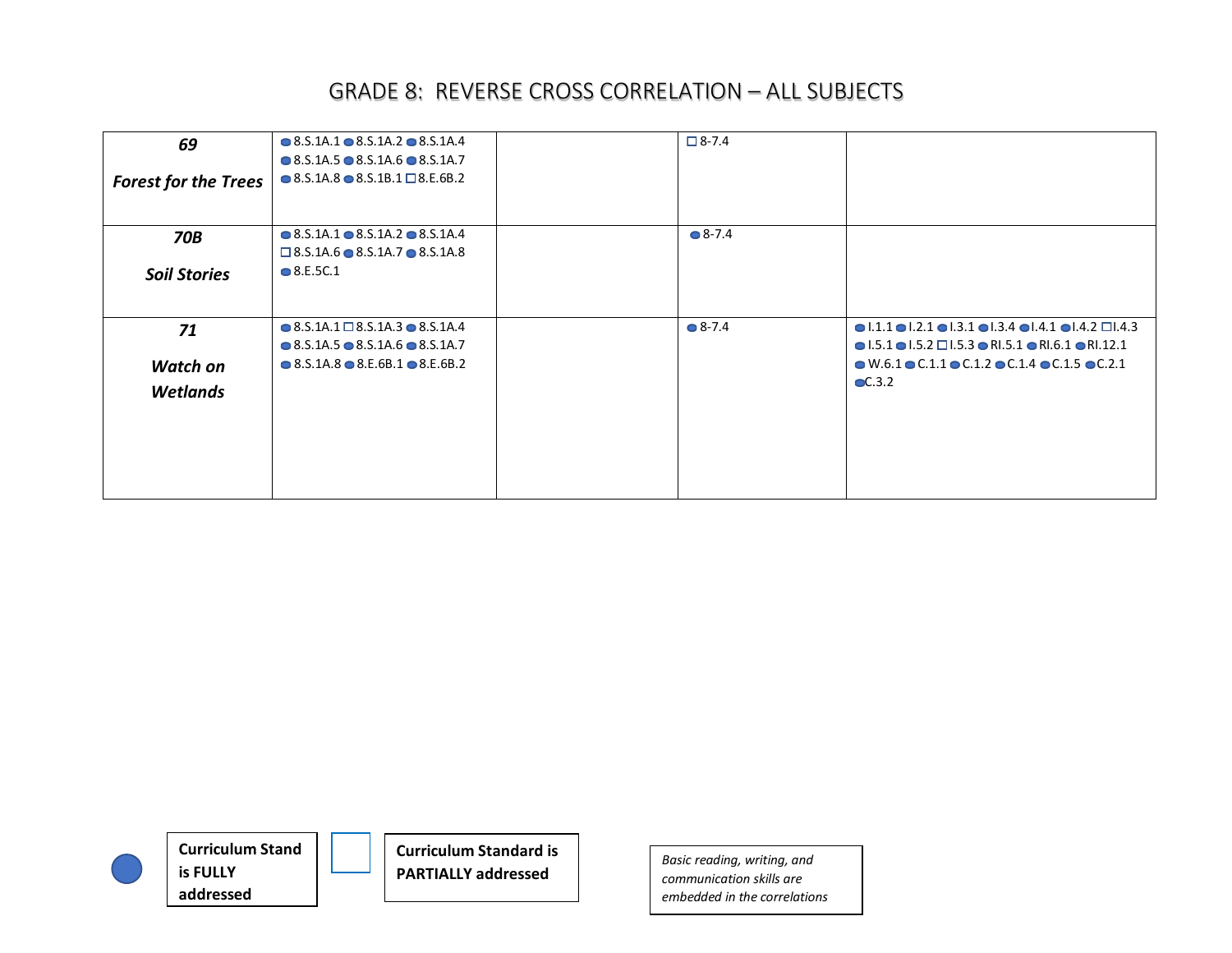| <b>PLT Activity</b>     | <b>Science</b>                                                                                                                       | <b>Math</b> | <b>Social Studies</b>                       | <b>ELA</b>                                                                                                                                                                                                          |
|-------------------------|--------------------------------------------------------------------------------------------------------------------------------------|-------------|---------------------------------------------|---------------------------------------------------------------------------------------------------------------------------------------------------------------------------------------------------------------------|
| 72                      | $\bullet$ 8.S.1A.1 $\bullet$ 8.S.1A.4 $\Box$ 8.S.1A.5<br>$\bullet$ 8.5.1A.6 $\bullet$ 8.5.1A.7 8.5.1A.8                              |             |                                             | $\bullet$ 1.1.1 $\Box$ 1.2.1 $\bullet$ 1.3.1 $\bullet$ 1.3.4 $\bullet$ 1.4.1 $\bullet$ 1.4.2 $\bullet$ 1.4.3<br>$\bullet$ 1.5.1 $\bullet$ 1.5.2 $\bullet$ 1.5.3 $\bullet$ RI.5.1 $\bullet$ RI.6.1 $\bullet$ RI.12.1 |
| <b>Air We Breathe</b>   | $\Box$ 8.E.5C.1                                                                                                                      |             |                                             | $\bullet$ W.6.1 $\bullet$ C.1.1 $\bullet$ C.1.2 $\bullet$ C.1.4 $\Box$ C.1.5                                                                                                                                        |
| 73                      | $\bullet$ 8.S.1A.1 $\square$ 8.S.1A.2 $\bullet$ 8.S.1A.4<br>$\bullet$ 8.5.1A.5 $\bullet$ 8.5.1A.6 $\bullet$ 8.5.1A.7                 |             | $\Box$ 8-7.4                                |                                                                                                                                                                                                                     |
| <b>Waste Watchers</b>   | $\bullet$ 8.S.1A.8 $\Box$ 8.S.1B.1                                                                                                   |             |                                             |                                                                                                                                                                                                                     |
| 75                      | $\bullet$ 8.S.1A.1 $\bullet$ 8.S.1A.2 $\bullet$ 8.S.1A.4<br>$\bullet$ 8.5.1A.7 $\bullet$ 8.5.1A.8                                    |             | $\Box$ 8-1.1                                |                                                                                                                                                                                                                     |
| <b>Tipi Talk</b>        |                                                                                                                                      |             |                                             |                                                                                                                                                                                                                     |
| 76                      | $\bullet$ 8.S.1A.1 $\bullet$ 8.S.1A.2 $\bullet$ 8.S.1A.4<br>$\bullet$ 8.5.1A.5 $\bullet$ 8.5.1A.6 $\bullet$ 8.5.1A.7                 |             | A variety of SC historical<br>events can be | $\bullet$ 1.1.1 $\Box$ 1.2.1 $\bullet$ 1.3.1 $\bullet$ 1.3.2 $\Box$ 1.3.3 $\Box$ 1.3.4 $\bullet$ 1.4.1<br>$\bullet$ 1.4.2 $\bullet$ 1.5.1 $\bullet$ 1.5.2 $\bullet$ W.6.1 $\bullet$ C.1.1 $\bullet$ C.1.2 $\bullet$ |
| <b>Tree Cookies</b>     | $\bullet$ 8.S.1A.8                                                                                                                   |             | incorporated                                | C.1.4                                                                                                                                                                                                               |
| 77A/B                   | $\bullet$ 8.S.1A.1 $\bullet$ 8.S.1A.2 $\Box$ 8.S.1A.3                                                                                |             |                                             | $\bullet$ 1.1.1 $\Box$ 1.2.1 $\bullet$ 1.3.1 $\bullet$ 1.3.4 $\bullet$ 1.4.1 $\bullet$ 1.4.2 $\bullet$ 1.4.3                                                                                                        |
| <b>Trees in Trouble</b> | $\bullet$ 8.5.1A.4 $\bullet$ 8.5.1A.5 $\bullet$ 8.5.1A.6<br>$\bullet$ 8.S.1A.7 $\bullet$ 8.S.1A.8 $\Box$ 8.E.6B.1<br>$\Box$ 8.E.6B.2 |             |                                             | $\bullet$ 1.5.1 $\bullet$ 1.5.2 $\bullet$ RL.13.1 $\bullet$ W.3.1 $\bullet$ W.6.1 $\bullet$ C.1.1<br>$\bullet$ C.1.2 $\bullet$ C.1.4                                                                                |
|                         |                                                                                                                                      |             |                                             |                                                                                                                                                                                                                     |
|                         |                                                                                                                                      |             |                                             |                                                                                                                                                                                                                     |

| <b>PLT Activity</b>                              |  | Science                                                     | Math | <b>Social Studies</b>                                                                   | <b>ELA</b> |
|--------------------------------------------------|--|-------------------------------------------------------------|------|-----------------------------------------------------------------------------------------|------------|
| <b>Curriculum Stand</b><br>is FULLY<br>addressed |  | <b>Curriculum Standard is</b><br><b>PARTIALLY addressed</b> |      | Basic reading, writing, and<br>communication skills are<br>embedded in the correlations |            |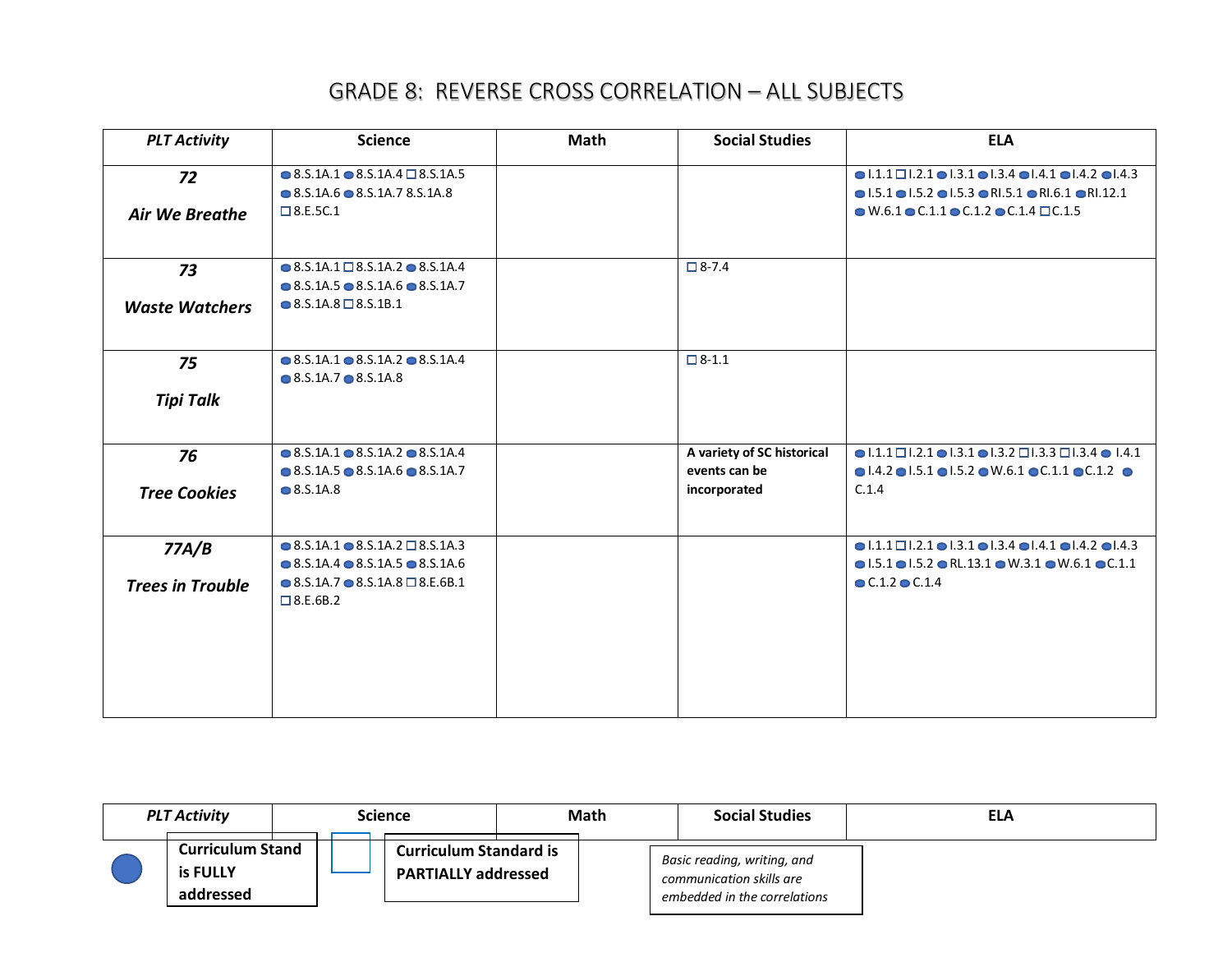| 80B/C                     | $\square$ 8.S.1A.1 $\odot$ 8.S.1A.2 $\odot$ 8.S.1A.4                                              |                  |              | $\bullet$  .1.1 $\bullet$  .3.1 $\bullet$  .3.4 $\bullet$  .4.1 $\bullet$  .4.2 $\bullet$  .4.3 $\Box$  .5.1 |
|---------------------------|---------------------------------------------------------------------------------------------------|------------------|--------------|--------------------------------------------------------------------------------------------------------------|
|                           | $\square$ 8.S.1A.5 $\square$ 8.S.1A.6 $\bullet$ 8.S.1A.7                                          |                  |              | $\bullet$ 1.5.2 $\bullet$ W.6.1 $\bullet$ C.1.1 $\bullet$ C.1.2 $\bullet$ C.1.4                              |
| <b>Nothing Succeeds</b>   | $\bullet$ 8.S.1A.8 $\Box$ 8.E.6B.1                                                                |                  |              |                                                                                                              |
| <b>Like Succession</b>    |                                                                                                   |                  |              |                                                                                                              |
| 81A/B                     | $\bullet$ 8.S.1A.1 $\Box$ 8.S.1A.2 $\Box$ 8.S.1A.3                                                |                  |              |                                                                                                              |
|                           | $\bullet$ 8.S.1A.4 $\bullet$ 8.S.1A.5 $\Box$ 8.S.1A.6                                             |                  |              |                                                                                                              |
| Living with Fire          | $\bullet$ 8.5.1A.7 $\bullet$ 8.5.1A.8                                                             |                  |              |                                                                                                              |
| 82                        | $\bullet$ 8.5.1A.1 $\bullet$ 8.5.1A.2 $\bullet$ 8.5.1A.4                                          |                  | $\Box$ 8-7.4 |                                                                                                              |
|                           | $\bullet$ 8.5.1A.7 $\bullet$ 8.5.1A.8 $\bullet$ 8.E.5C.1                                          |                  |              |                                                                                                              |
| Resource-Go-              |                                                                                                   |                  |              |                                                                                                              |
| Round                     |                                                                                                   |                  |              |                                                                                                              |
|                           |                                                                                                   |                  |              |                                                                                                              |
| 83                        | $\bullet$ 8.S.1A.1 $\bullet$ 8.S.1A.4 $\bullet$ 8.S.1A.7<br>$\bullet$ 8.S.1A.8 $\bullet$ 8.S.1B.1 |                  | $\Box$ 8-7.4 |                                                                                                              |
| A Peek at                 |                                                                                                   |                  |              |                                                                                                              |
| <b>Packaging</b>          |                                                                                                   |                  |              |                                                                                                              |
| 84                        | $\bullet$ 8.S.1A.1 $\bullet$ 8.S.1A.4 $\bullet$ 8.S.1A.5                                          | $\square$ 8DSP.4 | $\Box$ 8.7.4 | $\Box$ 1.1.1 $\bullet$ 1.2.1 $\Box$ 1.3.1 $\bullet$ 1.3.2 $\bullet$ 1.4.1 $\bullet$ 1.4.3 $\bullet$ 1.5.1    |
|                           | $\bullet$ 8.5.1A.6 $\bullet$ 8.5.1A.7 $\bullet$ 8.5.1A.8                                          |                  |              | $\bullet$ 1.5.2 $\Box$ 1.5.3 $\bullet$ RI.5.1 $\bullet$ RI.6.1 $\bullet$ RI.12.1 $\bullet$ C.1.1             |
| <b>The Global Climate</b> |                                                                                                   |                  |              | $\bullet$ C.1.2 $\bullet$ C.1.4                                                                              |
|                           |                                                                                                   |                  |              |                                                                                                              |
|                           |                                                                                                   |                  |              |                                                                                                              |
|                           |                                                                                                   |                  |              |                                                                                                              |
|                           |                                                                                                   |                  |              |                                                                                                              |
|                           |                                                                                                   |                  |              |                                                                                                              |

| <b>PLT Activity</b>                                     | Science |                                                             | Math | <b>Social Studies</b>                                                                   | ELA |
|---------------------------------------------------------|---------|-------------------------------------------------------------|------|-----------------------------------------------------------------------------------------|-----|
| <b>Curriculum Stand</b><br><b>is FULLY</b><br>addressed |         | <b>Curriculum Standard is</b><br><b>PARTIALLY addressed</b> |      | Basic reading, writing, and<br>communication skills are<br>embedded in the correlations |     |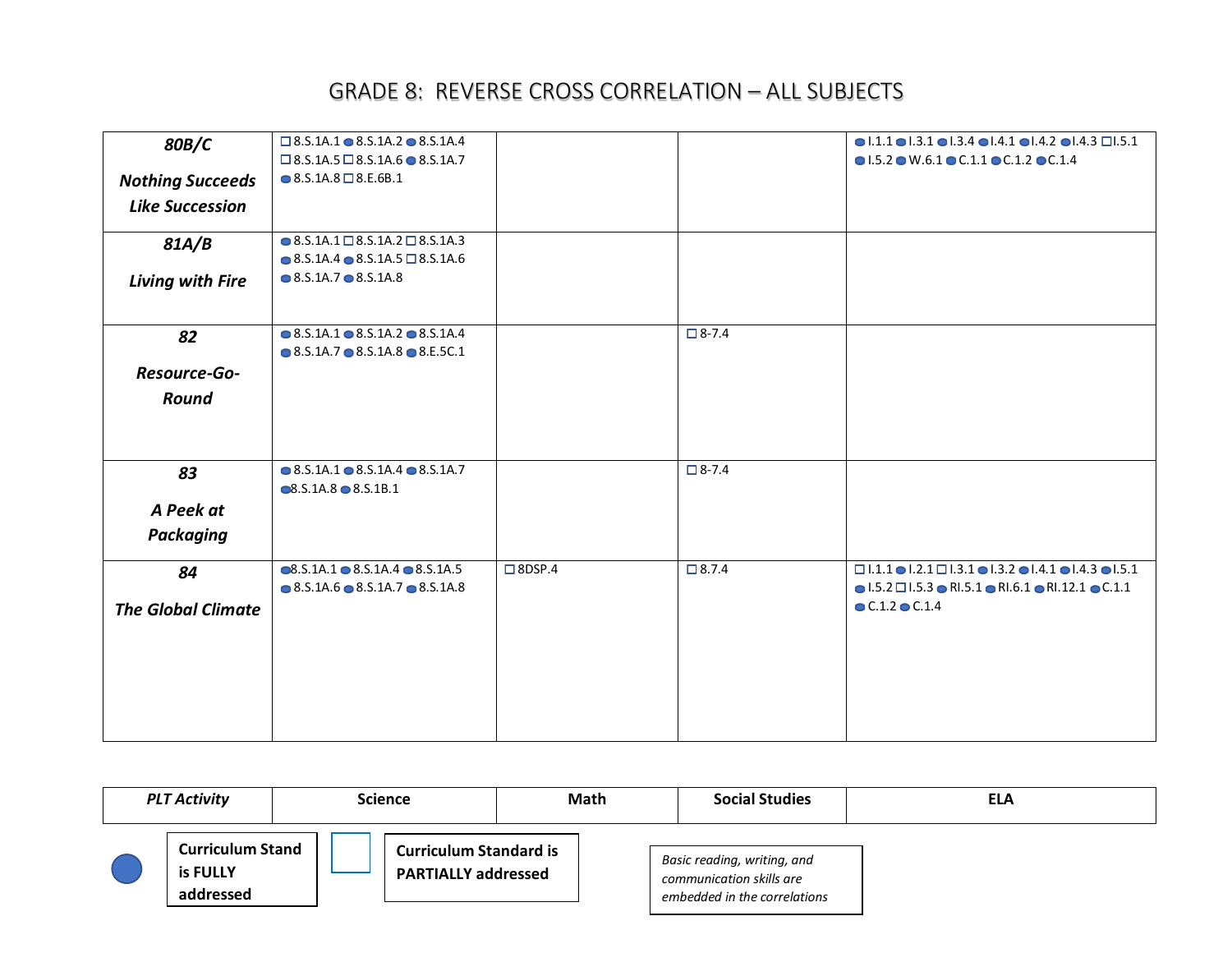| 85                    | $\bullet$ 8.S.1A.1 $\Box$ 8.S.1A.2 $\bullet$ 8.S.1A.4<br>$\bullet$ 8.5.1A.5 $\bullet$ 8.5.1A.6 $\bullet$ 8.5.1A.7 | $\Box$ 8-7.4      |                                                                                                                 |
|-----------------------|-------------------------------------------------------------------------------------------------------------------|-------------------|-----------------------------------------------------------------------------------------------------------------|
| In the Driver's Seat  | $\bullet$ 8.S.1A.8 $\bullet$ 8.P.2A.6                                                                             |                   |                                                                                                                 |
|                       |                                                                                                                   |                   |                                                                                                                 |
| 86                    | $\bullet$ 8.5.1A.1 $\bullet$ 8.5.1A.2 $\bullet$ 8.5.1A.4                                                          | $\bullet$ 8-7.4   | $\bullet$ 1.1.1 $\bullet$ 1.2.1 $\bullet$ 1.3.1 $\bullet$ 1.3.2 $\bullet$ 1.3.4 $\bullet$ 1.4.1 $\bullet$ 1.4.2 |
|                       | $\bullet$ 8.5.1A.6 $\bullet$ 8.5.1A.7 $\bullet$ 8.5.1A.8                                                          |                   | $\Box$ 1.4.3 $\bullet$ 1.5.1 $\bullet$ 1.5.2 $\Box$ 1.5.3 $\bullet$ W.6.1 $\bullet$ C.1.1                       |
| <b>Our Changing</b>   | $\square$ 8.E.5A.1 $\square$ 8.E.5C.1 $\square$ 8.E.6B.2                                                          |                   | $\bullet$ C.1.2 $\bullet$ C.1.4 $\Box$ C.1.5 $\bullet$ C.2.1 $\bullet$ C.3.2                                    |
| World                 |                                                                                                                   |                   |                                                                                                                 |
| 88                    | $\bullet$ 8.5.1A.1 $\bullet$ 8.5.1A.2 $\bullet$ 8.5.1A.4                                                          | $\Box$ 8-7.4      |                                                                                                                 |
|                       | $\bullet$ 8.5.1A.7 $\bullet$ 8.5.1A.8 $\Box$ 8.E.6B.1                                                             |                   |                                                                                                                 |
| Life on the Edge      | $\bullet$ 8.E.6B.2                                                                                                |                   |                                                                                                                 |
|                       |                                                                                                                   |                   |                                                                                                                 |
| 89A/B                 | $\square$ 8.5.1A.4 $\square$ 8.5.1A.7 $\square$ 8.5.1A.8                                                          |                   | $\bullet$ RL.5.1 $\bullet$ RL.6.1 $\bullet$ RL.8.1 $\bullet$ RL.12.1 $\bullet$ RL.12.2                          |
|                       |                                                                                                                   |                   | $\bullet$ RL.13.1 $\bullet$ W.3.1 $\bullet$ W.6.1 $\bullet$ C.1.1 $\bullet$ C.1.2 $\bullet$ C.1.4               |
| <b>Trees for Many</b> |                                                                                                                   |                   |                                                                                                                 |
| <b>Reasons</b>        |                                                                                                                   |                   |                                                                                                                 |
|                       |                                                                                                                   |                   |                                                                                                                 |
| 90                    | $\square$ 8.S.1A.4 $\square$ 8.S.1A.7                                                                             | $\boxed{ } 8-1.1$ | $\bullet$ 1.1.1 $\bullet$ 1.3.1 $\bullet$ 1.3.2 $\bullet$ 1.3.4 $\bullet$ 1.5.1 $\bullet$ 1.5.2                 |
|                       |                                                                                                                   |                   | $\bullet$ RL.5.1 $\bullet$ RL.6.1 $\Box$ RL.8.1 $\bullet$ RL.12.1 $\bullet$ RL.13.1                             |
| <b>Native Ways</b>    |                                                                                                                   |                   | $\bullet$ C.1.1 $\bullet$ C.1.2 $\bullet$ C.1.4 $\bullet$ C.1.5                                                 |
|                       |                                                                                                                   |                   |                                                                                                                 |
|                       |                                                                                                                   |                   |                                                                                                                 |
|                       |                                                                                                                   |                   |                                                                                                                 |
|                       |                                                                                                                   |                   |                                                                                                                 |
|                       |                                                                                                                   |                   |                                                                                                                 |
|                       |                                                                                                                   |                   |                                                                                                                 |

**Curriculum Stand is FULLY addressed**

**Curriculum Standard is PARTIALLY addressed**